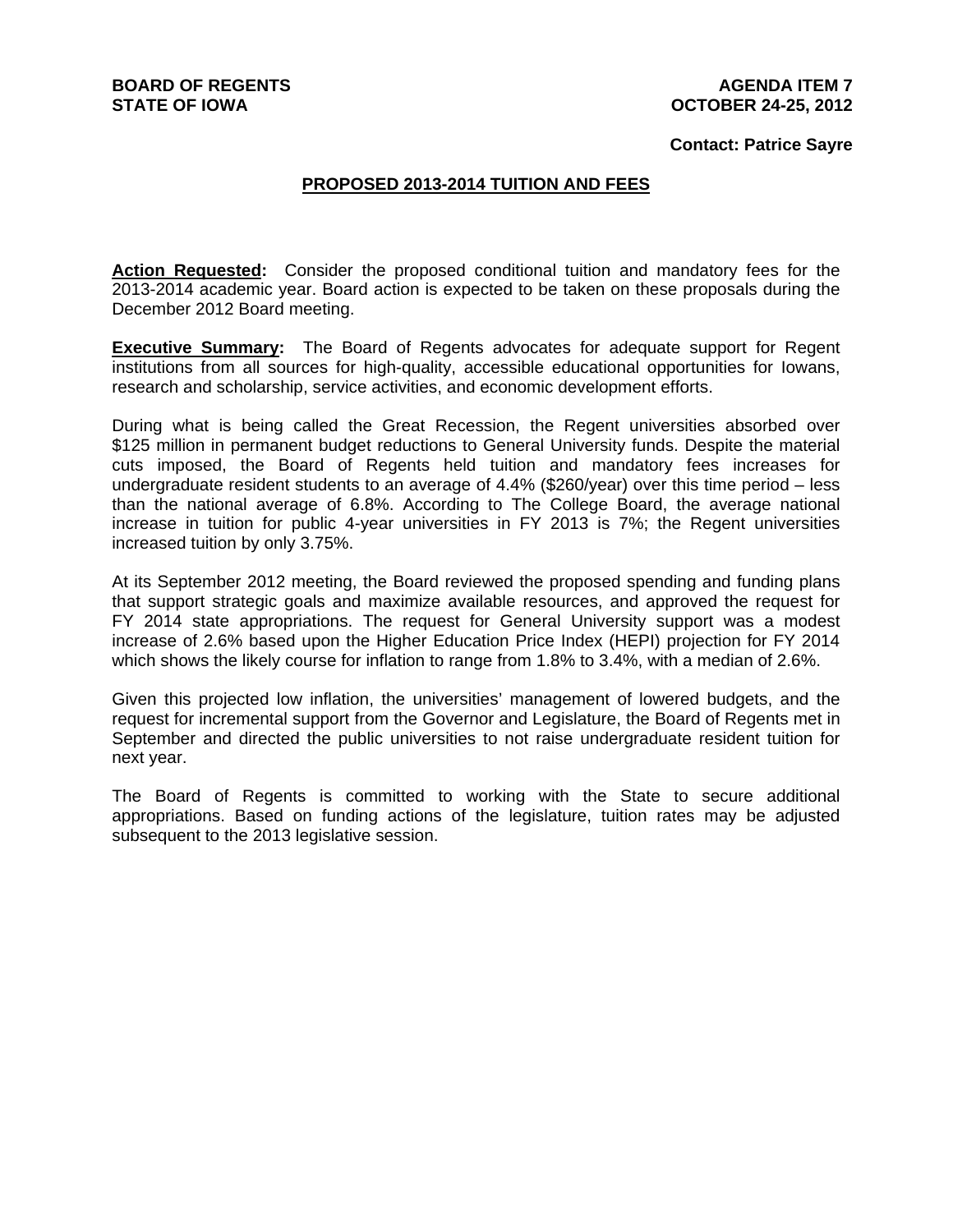## **BOARD OF REGENTS**<br>STATE OF IOWA **AGENDA ITEM 7 STATE OF IOWA**

### **Regent Tuition and Mandatory Fees Proposed Academic Year 2013-14**

| <b>UNDERGRADUATE</b>                             |                       | <b>Base Tuition</b>    |                          |                             |                      | <b>Mandatory Fees</b>                  |                          |                |                        | <b>Total Base Tuition and</b><br>All Mandatory Fees        |                  |                             |
|--------------------------------------------------|-----------------------|------------------------|--------------------------|-----------------------------|----------------------|----------------------------------------|--------------------------|----------------|------------------------|------------------------------------------------------------|------------------|-----------------------------|
|                                                  | 2012-13               | 2013-14                | Incr                     | % Incr                      | 2012-13              | 2013-14                                | Incr                     | % Inci         | 2012-13                | 2013-14                                                    | \$ Incr          | % Incr                      |
| <b>UNIVERSITY OF IOWA</b>                        |                       |                        |                          |                             |                      |                                        |                          |                |                        |                                                            |                  |                             |
| Resident <sup>1</sup><br>Nonresident             | 6,678.00<br>24,900.00 | 6,678.00<br>25,548.00  | 648.00                   | 0.00%<br>2.60%              | 1,379.00<br>1,379.00 | 1,383.00<br>1,383.00                   | 4.00<br>4.00             | 0.28%<br>0.28% | 8,057.00<br>26,279.00  | 8,061.00<br>26,931.00                                      | 4.00<br>652.00   | 0.05%<br>2.48%              |
| <b>IOWA STATE UNIVERSITY</b>                     |                       |                        |                          |                             |                      |                                        |                          |                |                        |                                                            |                  |                             |
| Resident                                         | 6,648.00              | 6,648.00               |                          | 0.00%                       | 1,077.60             | 1,077.60                               |                          | 0.00%          | 7.725.60               | 7,725.60                                                   |                  | 0.00%                       |
| Nonresident                                      | 18,760.00             | 19,200.00              | 440.00                   | 2.35%                       | 1,077.60             | 1,077.60                               |                          | 0.00%          | 19,837.60              | 20,277.60                                                  | 440.00           | 2.22%                       |
| UNIVERSITY OF NORTHERN IOWA                      |                       |                        |                          |                             |                      |                                        |                          |                |                        |                                                            |                  |                             |
| Resident                                         | 6.648.00              | 6,648.00               |                          | 0.00%                       | 987.00               | 1,037.00                               | 50.00                    | 5.07%          | 7,635.00               | 7,685.00                                                   |                  | 50.00 0.65%                 |
| Nonresident                                      | 15,734.00             | 16,144.00              | 410.00                   | 2.60%                       | 987.00               | 1,037.00                               | 50.00                    | 5.07%          | 16,721.00              | 17.181.00                                                  | 460.00           | 2.75%                       |
| <b>UNDERGRADUATE</b>                             |                       | <b>Base Tuition</b>    |                          |                             |                      | <b>Mandatory Fees</b>                  |                          |                |                        | <b>Total Base Tuition and</b><br><b>All Mandatory Fees</b> |                  |                             |
| <b>Division Differentials</b>                    | 2012-13               | 2013-14                | Incr                     | % Incr                      | 2012-13              | 2013-14                                | Incr                     | % Incı         | 2012-13                | 2013-14                                                    | \$ Incr          | % Incr                      |
| UNIVERSITY OF IOWA                               |                       |                        |                          |                             |                      |                                        |                          |                |                        |                                                            |                  |                             |
| <b>Business lower division</b><br>Resident       | 7,678.00              | 7,678.00               |                          | 0.0%                        | 1,535.00             | 1,539.00                               | 4.00                     | 0.3%           | 9.213.00               | 9,217.00                                                   | 4.00             | 0.04%                       |
| Nonresident                                      | 25,900.00             | 26,574.00              | 674.00                   | 2.6%                        | 1,535.00             | 1,539.00                               | 4.00                     | 0.3%           | 27,435.00              | 28,113.00                                                  | 678.00           | 2.47%                       |
| <b>Business upper division</b>                   |                       |                        |                          |                             |                      |                                        |                          |                |                        |                                                            |                  |                             |
| Resident<br>Nonresident                          | 8,980.00<br>27,302.00 | 8.980.00<br>28,012.00  | 710.00                   | 0.0%<br>2.6%                | 1535.00<br>1535.00   | 1539.00<br>1539.00                     | 4.00<br>4.00             | 0.3%<br>0.3%   | 10,515.00<br>28,837.00 | 10,519.00<br>29,551.00                                     | 4.00<br>714.00   | 0.04%<br>2.48%              |
| <b>Engineering freshman</b>                      |                       |                        |                          |                             |                      |                                        |                          |                |                        |                                                            |                  |                             |
| Resident                                         | 6,678.00              | 6,678.00               |                          | 0.0%                        | 1590.00              | 1594.00                                | 4.00                     | 0.3%           | 8.268.00               | 8,272.00                                                   | 4.00             | 0.05%                       |
| Nonresident<br><b>Engineering sophomore</b>      | 24,900.00             | 25,548.00              | 648.00                   | 2.6%                        | 1590.00              | 1594.00                                | 4.00                     | 0.3%           | 26,490.00              | 27,142.00                                                  | 652.00           | 2.46%                       |
| Resident                                         | 7,716.00              | 7,716.00               |                          | 0.0%                        | 1590.00              | 1594.00                                | 4.00                     | 0.3%           | 9,306.00               | 9,310.00                                                   | 4.00             | 0.04%                       |
| Nonresident                                      | 25,946.00             | 26,622.00              | 676.00                   | 2.6%                        | 1590.00              | 1594.00                                | 4.00                     | 0.3%           | 27,536.00              | 28,216.00                                                  | 680.00           | 2.47%                       |
| <b>Engineering upper division</b><br>Resident    | 8,824.00              | 8,824.00               | $\overline{a}$           | 0.0%                        | 1,590.00             | 1,594.00                               | 4.00                     | 0.3%           | 10,414.00              | 10,418.00                                                  | 4.00             | 0.04%                       |
| Nonresident                                      | 27,202.00             | 27,910.00              | 708.00                   | 2.6%                        | 1,590.00             | 1,594.00                               | 4.00                     | 0.3%           | 28,792.00              | 29,504.00                                                  | 712.00           | 2.47%                       |
| Medicine                                         |                       |                        |                          |                             |                      |                                        |                          |                |                        |                                                            |                  |                             |
| Resident                                         | 6,678.00              | 6,678.00               |                          | 0.0%                        | 1,201.00             | 1,205.00                               | 4.00                     | 0.3%           | 7.879.00               | 7,883.00                                                   | 4.00             | 0.05%                       |
| Nonresident<br>Nursing                           | 24,900.00             | 25,548.00              | 648.00                   | 2.6%                        | 1,201.00             | 1,205.00                               | 4.00                     | 0.3%           | 26,101.00              | 26,753.00                                                  | 652.00           | 2.50%                       |
| Resident                                         | 8,988.00              | 8,988.00               |                          | 0.0%                        | 1,379.00             | 1,383.00                               | 4.00                     | 0.3%           | 10,367.00              | 10,371.00                                                  | 4.00             | 0.04%                       |
| Nonresident                                      | 27,254.00             | 27,962.00              | 708.00                   | 2.6%                        | 1,379.00             | 1,383.00                               | 4.00                     | 0.3%           | 28,633.00              | 29,345.00                                                  | 712.00           | 2.49%                       |
| <b>IOWA STATE UNIVERSITY</b>                     |                       |                        |                          |                             |                      |                                        |                          |                |                        |                                                            |                  |                             |
| <b>Business upper division</b>                   |                       |                        |                          |                             |                      |                                        |                          |                |                        |                                                            |                  |                             |
| Resident<br>Nonresident                          | 8,290.00<br>20,364.00 | 8,290.00<br>20,842.00  | 478.00                   | 0.0%<br>2.3%                | 1,117.60<br>1,117.60 | 1,117.60<br>1,117.60                   | $\overline{\phantom{a}}$ | 0.0%<br>0.0%   | 9.407.60<br>21,481.60  | 9,407.60<br>21,959.60                                      | 478.00           | 0.00%<br>2.23%              |
| <b>Engineering upper division</b>                |                       |                        |                          |                             |                      |                                        |                          |                |                        |                                                            |                  |                             |
| Resident                                         | 8,814.00              | 8,814.00               |                          | 0.0%                        | 1,293.60             | 1,293.60                               |                          | 0.0%           | 10,107.60              | 10,107.60                                                  |                  | 0.00%                       |
| Nonresident                                      | 20,796.00             | 21,284.00              | 488.00                   | 2.3%                        | 1,293.60             | 1,293.60                               | $\overline{\phantom{a}}$ | 0.0%           | 22,089.60              | 22,577.60                                                  | 488.00           | 2.21%                       |
| AST/ITec upper division <sup>2</sup><br>Resident | 7,838.00              | 8.422.00               | 584.00                   | 7.5%                        | 1,293.60             | 1,293.60                               | $\blacksquare$           | 0.0%           | 9.131.60               | 9,715.60                                                   | 584.00           | 6.40%                       |
| Nonresident                                      | 19,944.00             | 20,996.00              | 1,052.00                 | 5.3%                        | 1,293.60             | 1,293.60                               | $\overline{\phantom{a}}$ | 0.0%           | 21,237.60              | 22,289.60                                                  | 1,052.00         | 4.95%                       |
| Architecture                                     | 7.048.00              |                        | 400.00                   | 5.7%                        |                      |                                        |                          | 0.0%           |                        |                                                            |                  |                             |
| Resident<br>Nonresident                          | 19,160.00             | 7,448.00<br>20,010.00  | 850.00                   | 4.4%                        | 1,077.60<br>1,077.60 | 1,077.60<br>1,077.60                   |                          | 0.0%           | 8,125.60<br>20,237.60  | 8,525.60<br>21,087.60                                      | 400.00<br>850.00 | 4.92%<br>4.20%              |
|                                                  |                       |                        |                          |                             |                      |                                        |                          |                |                        |                                                            |                  |                             |
| UNIVERSITY OF NORTHERN IOWA                      |                       |                        |                          |                             |                      |                                        |                          |                |                        |                                                            |                  |                             |
| <b>Business upper division</b><br>Resident       | 8,204.00              | 8,204.00               |                          | 0.0%                        | 987.00               | 1,037.00                               | 50.00                    | 5.1%           | 9,191.00               | 9,241.00                                                   |                  | 50.00 0.54%                 |
| Nonresident                                      | 17,290.00             | 17,700.00              | 410.00                   | 2.4%                        | 987.00               | 1,037.00                               | 50.00                    | 5.1%           | 18,277.00              | 18,737.00                                                  | 460.00           | 2.52%                       |
|                                                  |                       | <b>Base Tuition</b>    |                          |                             |                      | <b>Mandatory Fees</b>                  |                          |                |                        | <b>Total Base Tuition and</b>                              |                  |                             |
| <b>GRADUATE</b>                                  |                       |                        |                          |                             |                      |                                        |                          |                |                        | <b>All Mandatory Fees</b>                                  |                  |                             |
|                                                  | 2012-13               | 2013-14                | Incr                     | $%$ Incr                    | 2012-13              | 2013-14                                | Incr                     | % Incr         | 2012-13                | 2013-14                                                    | \$ Incr          | % Incr                      |
| <b>UNIVERSITY OF IOWA</b>                        |                       |                        |                          | 206.00 2.60%                |                      |                                        |                          | 0.3%           |                        |                                                            |                  | 210.00 2.25%                |
| Resident<br>Nonresident                          | 7,900.00<br>24,064.00 | 8,106.00<br>24,690.00  |                          | 626.00 2.60%                | 1,413.00<br>1,413.00 | 1,417.00<br>1,417.00                   | 4.00<br>4.00             | 0.3%           | 9,313.00<br>25,477.00  | 9,523.00<br>26,107.00                                      |                  | 630.00 2.47%                |
|                                                  |                       |                        |                          |                             |                      |                                        |                          |                |                        |                                                            |                  |                             |
| <b>IOWA STATE UNIVERSITY</b>                     |                       |                        |                          |                             |                      |                                        |                          |                |                        |                                                            |                  |                             |
| Resident<br>Nonresident                          | 7,756.00<br>19,696.00 | 7,848.00<br>20, 158.00 |                          | 92.00 1.19%<br>462.00 2.35% |                      | 1,031.60 1,031.60<br>1,031.60 1,031.60 |                          | 0.0%<br>0.0%   | 8,787.60<br>20,727.60  | 8,879.60<br>21,189.60                                      |                  | 92.00 1.05%<br>462.00 2.23% |
|                                                  |                       |                        |                          |                             |                      |                                        |                          |                |                        |                                                            |                  |                             |
| UNIVERSITY OF NORTHERN IOWA                      |                       |                        |                          |                             |                      |                                        |                          |                |                        |                                                            |                  |                             |
| Resident<br>Nonresident                          | 7,756.00<br>17,026.00 | 7,756.00<br>17,470.00  | $\overline{\phantom{a}}$ | 0.00%<br>444.00 2.60%       | 987.00<br>987.00     | 1,037.00<br>1,037.00                   | 50.00<br>50.00           | 5.1%<br>5.1%   | 8,743.00<br>18,013.00  | 8,793.00<br>18,507.00                                      |                  | 50.00 0.57%<br>494.00 2.74% |
|                                                  |                       |                        |                          |                             |                      |                                        |                          |                |                        |                                                            |                  |                             |

1 Most undergraduate students are in the College of Liberal Arts & Sciences

2 Agricultural Systems Technology/Inductrial Technology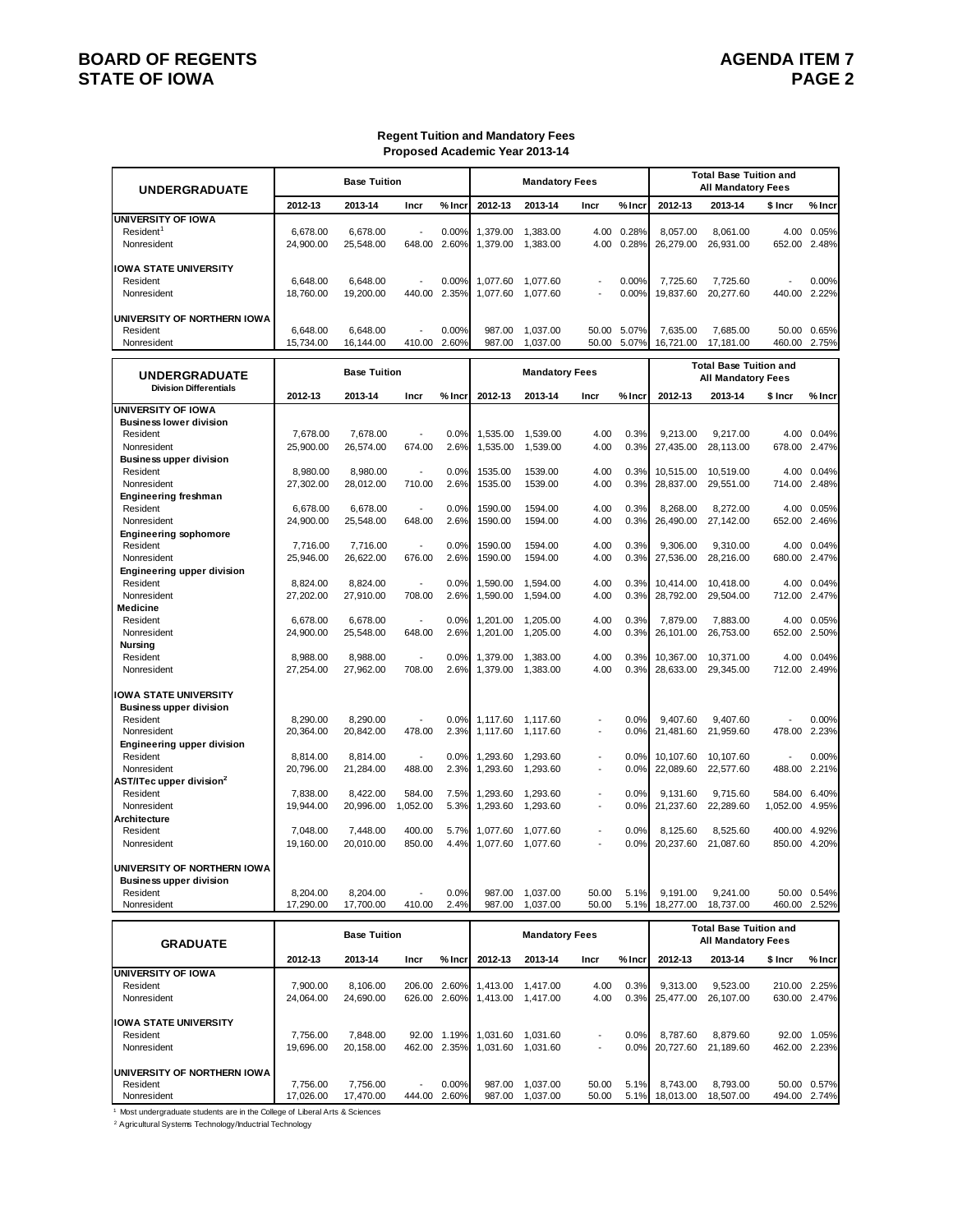## **Undergraduate Tuition**

- For the current year, undergraduate tuition revenues make up 72% of total tuition revenues at SUI; 84% at ISU; and 92% at UNI.
- Resident tuition accounts for 43.7% of total tuition revenues; broken down by individual university as:
	- o 37.3% at SUI
	- o 41.3% at ISU
	- o 85.1% at UNI

The universities are proposing to increase undergraduate nonresident tuition near the HEPI median as shown in the chart below.

|            |     | General Undergraduate Tuition Increase Proposals<br>2013-14 Academic Year |       |             |
|------------|-----|---------------------------------------------------------------------------|-------|-------------|
|            |     | Resident                                                                  |       | Nonresident |
| <b>SUI</b> | \$0 | 0.0%                                                                      | \$648 | 2.60%       |
| <b>ISU</b> | \$0 | 0.0%                                                                      | \$440 | 2.35%       |
| l INI      | ßΩ  | $0.0\%$                                                                   | \$410 | 2.60%       |

In addition to the base undergraduate resident and nonresident tuition changes shown above, the universities have requested the following for the 2013-2014 academic year:

### STATE UNIVERSITY OF IOWA

 $\div$  Distance Education – Off-Campus Degree Program Rates – the University proposes to freeze undergraduate off-campus degree program tuition at the FY 2012-13 rate. Offcampus graduate and professional degree program rates will be increased by 2.6%

### IOWA STATE UNIVERSITY

 $\div$  Agricultural Systems Technology (AST) and Industrial Technology (I-Tec) – for upper division students, an additional tuition of \$584. Initially proposed as a three-year supplement phase in, an additional year of implementation will be needed in FY 2015 to fully align with Engineering majors. These programs fall within the department of Agricultural and Biosystems Engineering, but are jointly administered by the College of Engineering and the College of Agriculture and Life Sciences. The program has been ranked in the top five undergraduate programs in the *U.S. News & World Report* for each of the past seven years; listed  $2^{nd}$  in 2012 and tied with the University of Illinois, Urbana-Champaign.

Improving educational experiences and maintaining national competitiveness requires low student-to-faculty ratios, top-flight instruction, and significant cutting edge, hands-on laboratory experiences. These experiences distinguish ISU graduates and make them competitive and highly sought after by business and industry.

As there is overlap with the College of Engineering, this tuition differential seeks to align tuition between the two colleges.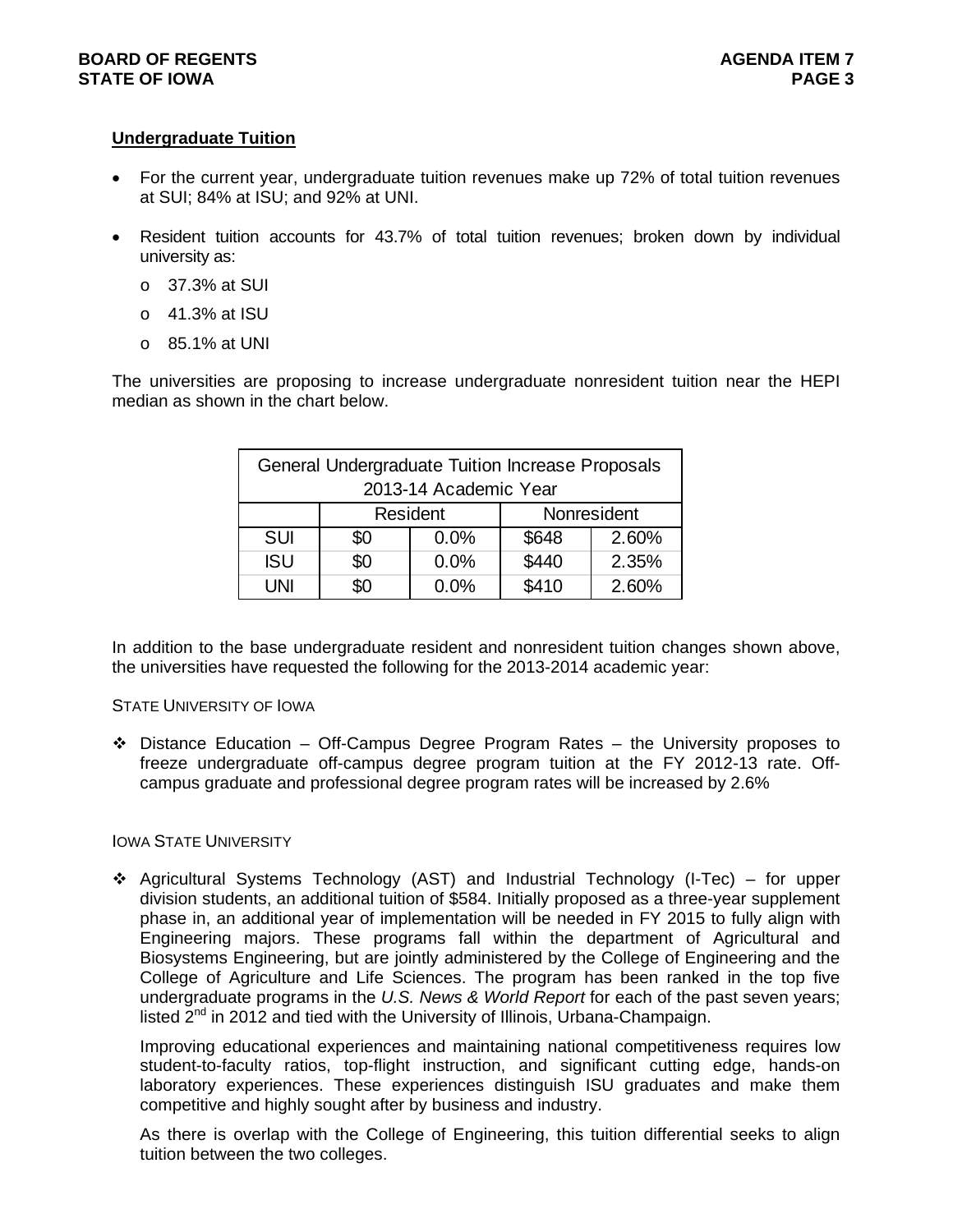## **BOARD OF REGENTS AGENTS** AGENERATION OF REGENTS AGENERATION OF REGENTS AGENERATION OF REGENTS AGENERATION OF REGENTS **STATE OF IOWA** PAGE 4

Architecture – an additional tuition of \$400; the second year of a three-year phase in. The program has seen a 30% increase in enrollment since Fall 2007 resulting in an average studio class size of 18 students, exceeding the peer norm of 15. A key feature of accredited architecture education is small class size and studio-centered teaching.

The Architecture program at ISU is highly ranked nationally and faculty have received numerous awards for their work in teaching, scholarship and peer leadership. However, the program's rankings have slipped such that in 2011, the program was no longer ranked among the top 20 programs.

The proposed tuition differential will support the following:

- enable curricular standards and learning outcomes, and foster faculty productivity in order to improve national ranking;
- provide resources for recruiting and retaining outstanding students, and for recruiting and retaining outstanding faculty; and
- enable faculty to pursue scholarship that advances the discipline.

With the proposed differential tuition, Iowa State's in-state tuition will be lower than in-state tuition for all peer institutions, except Kansas State University, the University of Nebraska and North Dakota State University.

|            |       | 2013-2014 Academic Year | General Graduate/Professional Tuition Increase Proposals                |             |
|------------|-------|-------------------------|-------------------------------------------------------------------------|-------------|
|            |       | Resident                |                                                                         | Nonresident |
| SUI*       | \$206 | 2.60%                   | \$626                                                                   | 2.60%       |
| <b>ISU</b> | \$92  | 1.19%                   | \$462                                                                   | 2.35%       |
| <b>UNI</b> | \$0   | 0.00%                   | \$444                                                                   | 2.60%       |
|            |       |                         | *- varies by major; College of Liberal Arts & Sciences used as standard |             |

## **Graduate and Professional Tuition**

In addition to base tuition increases for graduate/professional programs, the universities have requested the following for the 2013-2014 academic year:

### STATE UNIVERSITY OF IOWA

 $\div$  Dentistry – The University proposes a \$3,000 tuition supplement for new resident and nonresident students entering the DDS program beginning with the entering class of Fall 2013. The proposal would be the first increment of a four year phase in. Students currently enrolled in the College of Dentistry will not be assessed this supplement.

For more than 125 years, the College of Dentistry has been an integral part of the University of Iowa and a resource to the state of Iowa. As the state's only dental school, the great majority of Iowa dentists are alumni of the College of Dentistry. However, Iowa has an aging dental workforce; approximately 15% of private practicing dentists were over 60 years of age and 49% were over 50 years of age, in 2006. The dentist-to-population ratio in Iowa is about 1:2,200.

With the arrival of the 21st century, the curriculum reflects new knowledge, technical excellence, ethics and practice management, with an increased emphasis on critical thinking and problem-based learning.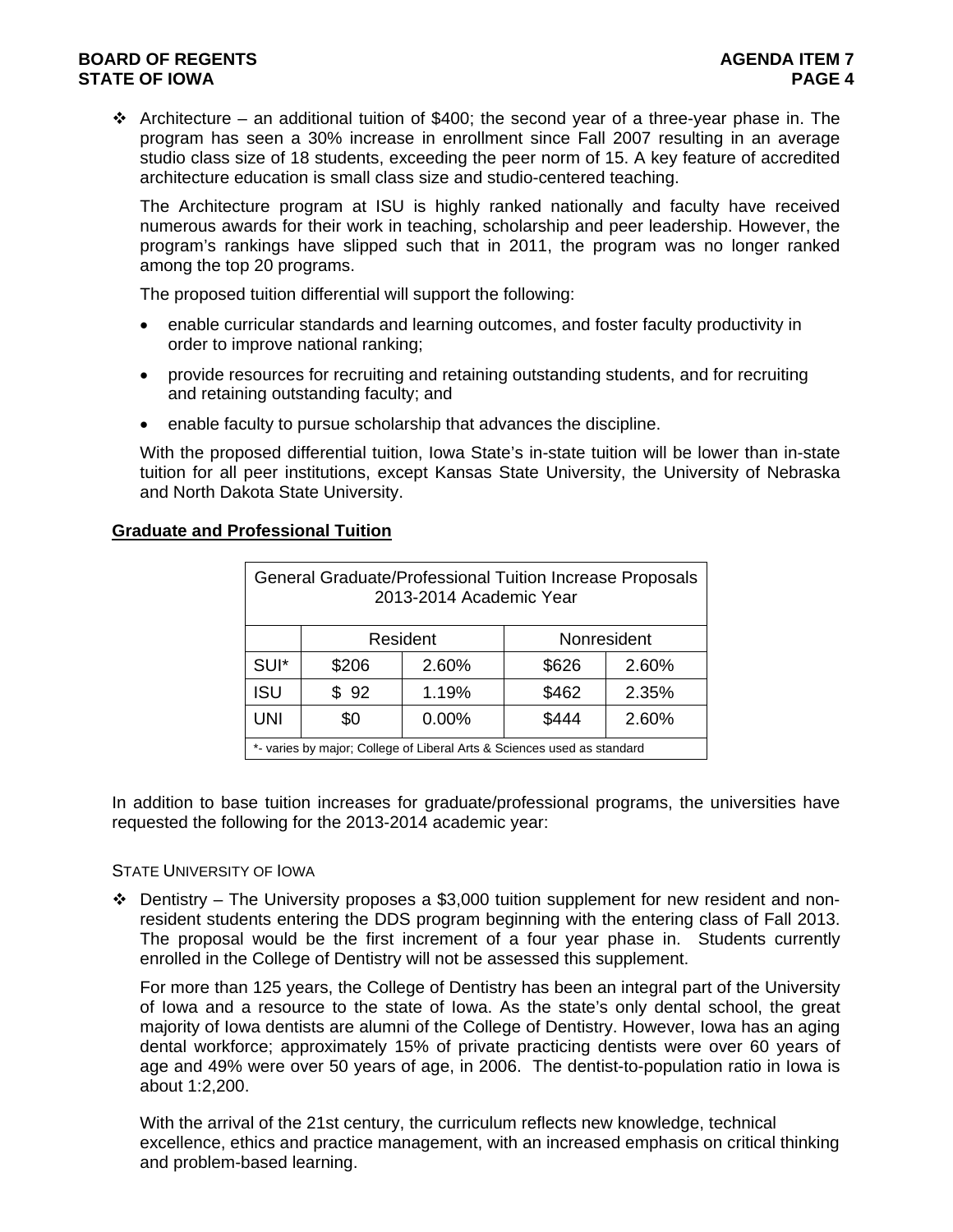Supplemental funds will be used to:

- Hire an Associate Dean for Education to manage the quality and outcomes of the predoctoral educational programs to meet or exceed all relevant standards, including those associated with accreditation. This position would administer and manage processes related to: curriculum logistics to ensure that review of program expansions also considers program reductions; incorporating technology into the learning programs on a college-wide basis; managing the interface of patient and student needs (the College has over 125,000 patient visits per year); and providing a seamless avenue to integrate collegiate programs in an interdisciplinary fashion across all four years of the DDS program, between departments, and within departments.
- Hire an additional faculty person in the department of Prosthodontics. Prosthodontics, the dental specialty involving crowns, fixed partial dentures (bridges), removable partial dentures, complete dentures, maxillofacial prostheses, and implant prostheses, is a major discipline in the education of dental students and requires intense faculty/student interaction.
- Support the Office of Practice Opportunities. To address a predicted dentist workforce shortage, the Office of Iowa Practice Opportunities was created, with funding from Delta Dental of Iowa, to coordinate and facilitate the connections between communities and graduates. An advisory committee comprised of a representative from the Iowa Department of Public Health, Delta Dental of Iowa, Iowa Dental Association, and the College of Dentistry was also established. The grant funding from Delta Dental is expiring, which will eliminate the Opportunities Coordinator. As this position has proven to be a success, the College would like the office to continue assisting students find practice opportunities post-graduation.
- Support the College of Dentistry Pharmacy. In continuous operation since 1975, the pharmacy provides substantial value to faculty, students, patients and regional practitioners, including dental alumni. For the collegiate patients, in addition to the convenience of prescription filling which includes compounded medications that are not available elsewhere, the pharmaceutical staff provides real-time pharmaceutical counseling regarding possible drug side-effects and interactions.
- Provide student financial aid support until such time as other revenues are identified.
- Support the hiring and retention of faculty as College of Dentistry salaries lag those earned in private practice.

### IOWA STATE UNIVERSITY

 $\cdot \cdot$  Architecture – for both resident and nonresident students, an additional tuition of \$400; the second year of a three-year phase in. This supplement aligns undergraduate and graduate supplemental tuition. Please see rationale for increase under the proposal for undergraduate students in Architecture.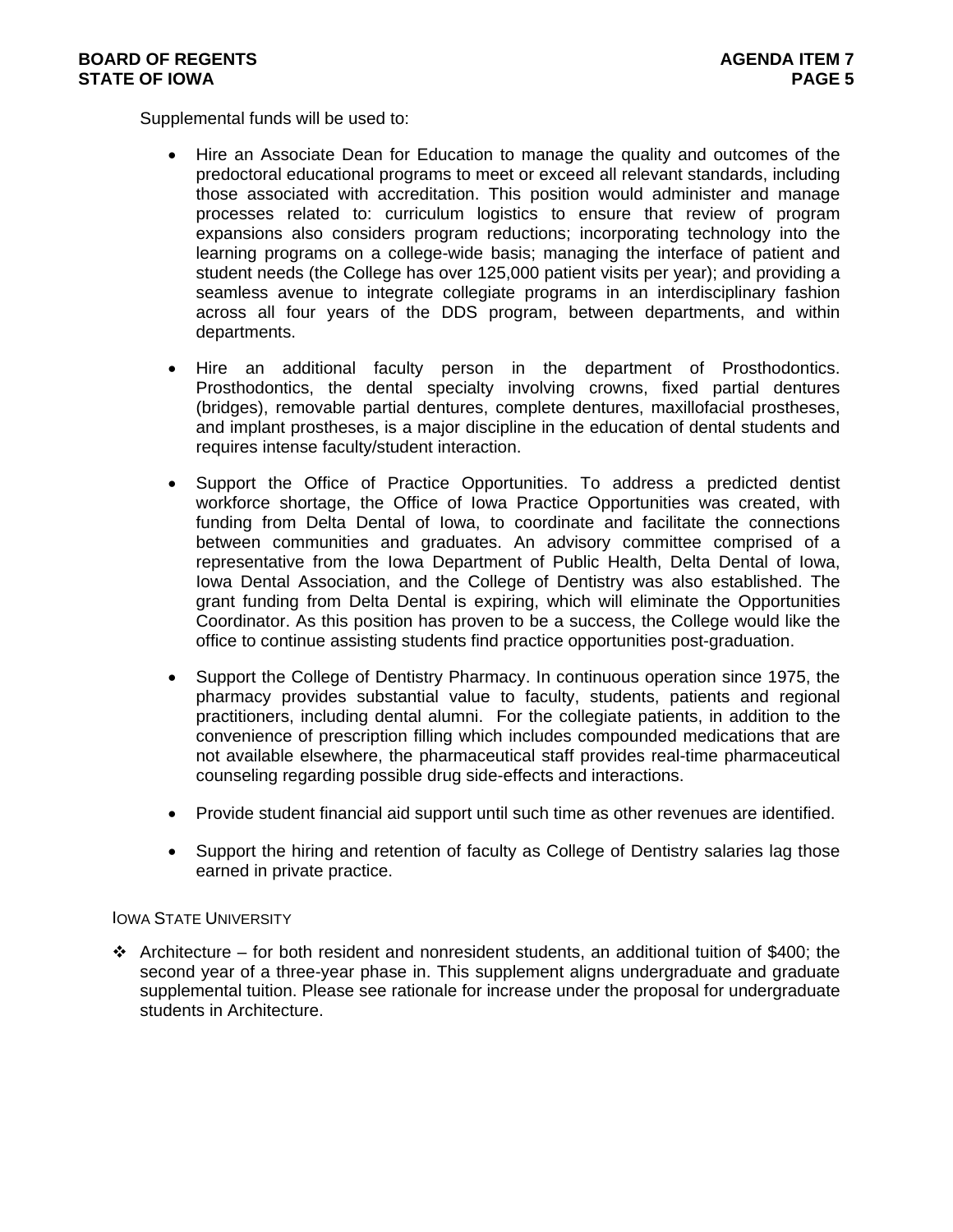## **Unit Cost of Instruction versus Tuition**

Board policy requires that tuition for nonresident undergraduate students should, at a minimum, cover the full cost of their education at each Regent university. The Board has historically used university-compiled information regarding the cost of instruction per student ("unit cost") to measure compliance.

The unit cost represents general fund supported cost of instruction of a full-time equivalent student at a given level and includes certain assumptions relative to instructional costs at the various student levels (i.e., lower division undergraduates, upper division undergraduates, graduate, and professional). Costs such as building repairs, public service, scholarships and fellowships, auxiliary enterprises, health care units, indirect cost recovery, and capitals are excluded from the unit cost calculations.

The most recent unit cost study, based on FY 2011 expenditures, was presented to the Board in June 2012. Proposed tuition for nonresident undergraduates exceeds the projected unit costs of instruction at all three universities.

|            | FY 2013 Undergraduate Tuition Only |             | Estimated FY 2013                 |
|------------|------------------------------------|-------------|-----------------------------------|
|            | Resident                           | Nonresident | Undergraduate<br><b>Unit Cost</b> |
| <b>SUI</b> | \$6,678                            | \$24,900    | \$10,452                          |
| <b>ISU</b> | \$6,648                            | \$18,760    | \$9,135                           |
| UNI        | \$6,648                            | \$15,734    | \$11,316                          |

## **Tuition Set-Aside for Student Financial Aid**

The Board's tuition policy mandates that a minimum of 15% of gross tuition proceeds be set-aside for student financial aid, a mix of need-based and merit-based aid. This combination of financial assistance is essential for the universities to attract high achieving students as well as provide affordable higher education.

The policy is under revision and new sources of funding are proposed for FY 2015. FY 2014 will be a transition year.

The proposed set-aside percentages for undergraduate resident students total 17.8%; financial support from all tuition revenues will average 21% for FY 2014. Each university has met or exceeded the minimum requirements for set-aside during the last several years.

### **Projected Tuition Revenue Increases**

Based on Fall 2012 enrollments, the combined additional revenues from the proposed undergraduate and graduate/professional tuition rate increases are expected to provide additional revenues and set-aside funding for the 2013-2014 academic year.

Incremental tuition revenues for the Regent universities are estimated to be \$13.8 million consisting of:

- Increase in base tuition for nonresident undergraduate \$9.3 million
- Increase in base tuition for graduate and professional resident/nonresident students and supplemental tuition - \$4.5 million

After subtracting tuition set-aside for student financial aid, the incremental net tuition revenues are approximately \$12.3 million. This is approximately half of the net tuition revenues received in the previous year.

Enrollment increases projected for FY 2014 could add another \$2.2 million in gross tuition revenues.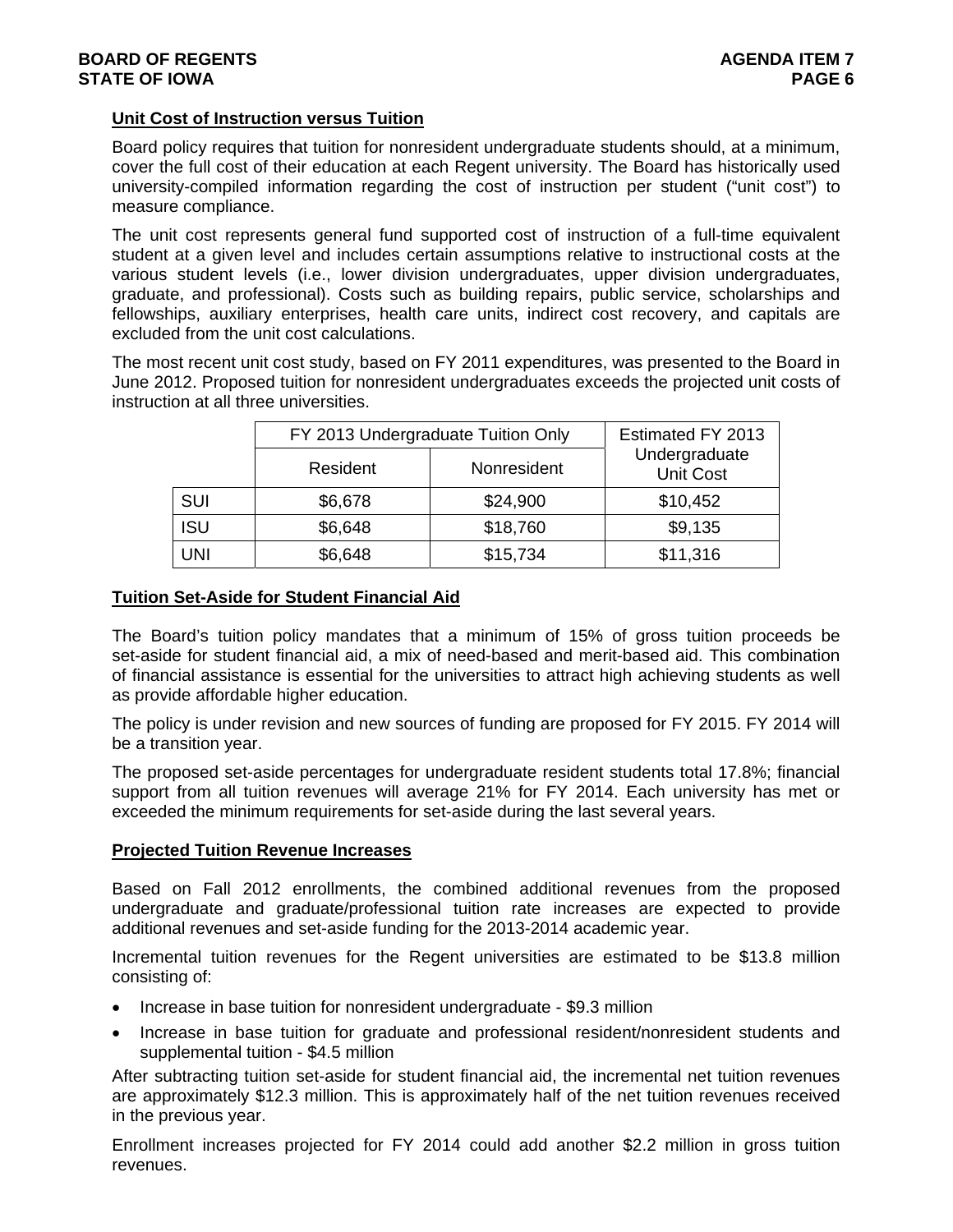## **BOARD OF REGENTS AGENTS** AGENDA ITEM 7 **STATE OF IOWA** PAGE 7

### **Mandatory Fee Increases**

Mandatory fees, charged to each student, provide a distinct resource to respond to specific needs of students.

|                             |                  |                                                                                                                                                                                                                                                                                                                                    |                          |                    | <b>Mandatory Fee Proposals</b> |            |                          |      |          |            |          |         |
|-----------------------------|------------------|------------------------------------------------------------------------------------------------------------------------------------------------------------------------------------------------------------------------------------------------------------------------------------------------------------------------------------|--------------------------|--------------------|--------------------------------|------------|--------------------------|------|----------|------------|----------|---------|
|                             |                  | SUI                                                                                                                                                                                                                                                                                                                                |                          |                    |                                | <b>ISU</b> |                          |      |          | <b>UNI</b> |          |         |
|                             | Actual           | Proposed                                                                                                                                                                                                                                                                                                                           | Increase                 |                    | Actual                         | Proposed   | Increase                 |      | Actual   | Proposed   | Increase |         |
|                             | 2012-13          | 2013-14                                                                                                                                                                                                                                                                                                                            | \$                       | %                  | 2012-13                        | 2013-14    | \$                       | %    | 2012-13  | 2013-14    | \$       | $\%$    |
| Technology <sup>(1)</sup>   | 463.00           | 463.00                                                                                                                                                                                                                                                                                                                             | $\blacksquare$           | 0.0%               | 230.00                         | 230.00     | $\blacksquare$           | 0.0% | 252.00   | 258.00     | 6.00     | 2.4%    |
| Health                      | 237.00           | 237.00                                                                                                                                                                                                                                                                                                                             | ٠                        | 0.0%               | 196.00                         | 196.00     | $\overline{a}$           | 0.0% | 189.00   | 203.00     | 14.00    | 7.4%    |
| <b>Health Facility</b>      |                  |                                                                                                                                                                                                                                                                                                                                    |                          | $r_{\rm \#DIV/0!}$ | 16.00                          | 16.00      | $\overline{\phantom{a}}$ | 0.0% | 29.00    | 31.00      | 2.00     | 6.9%    |
| <b>Student Activities</b>   | 69.00            | 70.00                                                                                                                                                                                                                                                                                                                              | 1.00                     | 1.4%               | 70.70                          | 70.70      | L,                       | 0.0% |          |            |          |         |
| <b>Student Services</b>     | 74.00            | 74.00                                                                                                                                                                                                                                                                                                                              | $\overline{\phantom{a}}$ | 0.0%               | 188.20                         | 188.20     | $\overline{\phantom{a}}$ | 0.0% | 217.00   | 258.00     | 41.00    | 18.9%   |
| <b>Student Union</b>        | 120.00           | 120.00                                                                                                                                                                                                                                                                                                                             |                          | 0.0%               |                                |            |                          |      |          |            |          |         |
| <b>Building</b>             | 123.00           | 123.00                                                                                                                                                                                                                                                                                                                             | ٠                        | 0.0%               | 55.10                          | 55.10      |                          | 0.0% | 235.00   | 220.00     | (15.00)  | $-6.4%$ |
| Career Services - Undergrad | 26.00            | 26.00                                                                                                                                                                                                                                                                                                                              | $\blacksquare$           | 0.0%               |                                |            |                          |      |          |            |          |         |
| Arts & Cultural Events      | 24.00            | 24.00                                                                                                                                                                                                                                                                                                                              | $\overline{\phantom{a}}$ | 0.0%               |                                |            |                          |      |          |            |          |         |
| Recreation                  | 243.00           | 246.00                                                                                                                                                                                                                                                                                                                             | 3.00                     | 1.2%               | 321.60                         | 321.60     |                          | 0.0% | 65.00    | 67.00      | 2.00     | 3.1%    |
| Totals                      | \$1.379.00       | $$1,383.00$ \ \$                                                                                                                                                                                                                                                                                                                   | 4.00                     | 0.3%               | \$1,077.60                     | \$1.077.60 | \$                       | 0.0% | \$987.00 | \$1.037.00 | \$50.00  | 5.1%    |
|                             |                  | majoring in Business, Engineering, Law, Nursing, Pharmacy, and College of Public Health at SUI and for students majoring in Business, Engineering, AST/ITec &<br>Computer Science at ISU are higher. Graduate rates at ISU are generally low er. The 2013-14 proposals for differential technology fees are detailed below.<br>SUI |                          |                    |                                | <b>ISU</b> |                          |      |          | UNI        |          |         |
|                             | Actual           | Proposed                                                                                                                                                                                                                                                                                                                           | Increase                 |                    | Actual                         | Proposed   | Increase                 |      | Actual   | Proposed   | Increase |         |
|                             | 2012-13          | 2013-14                                                                                                                                                                                                                                                                                                                            | \$                       | $\%$               | 2012-13                        | 2013-14    | \$                       | %    | 2012-13  | 2013-14    | \$       | $\%$    |
| <b>Technology</b>           |                  |                                                                                                                                                                                                                                                                                                                                    |                          |                    |                                |            |                          |      |          |            |          |         |
| General - (CLAS - SUI)      | 463.00           | 463.00                                                                                                                                                                                                                                                                                                                             |                          | 0.0%               | 230.00                         | 230.00     | Ĭ.                       | 0.0% | 252.00   | 258.00     | 6.00     | 2.4%    |
| <b>Business - Undergrad</b> | 619.00           | 619.00                                                                                                                                                                                                                                                                                                                             |                          | 0.0%               | 270.00                         | 270.00     | $\overline{a}$           | 0.0% |          |            |          |         |
| Business - Grad             |                  |                                                                                                                                                                                                                                                                                                                                    |                          |                    | 224.00                         | 224.00     | L,                       | 0.0% |          |            |          |         |
| Computer Science (UG/G)     |                  |                                                                                                                                                                                                                                                                                                                                    |                          |                    | 446.00                         | 446.00     | $\overline{a}$           | 0.0% |          |            |          |         |
| AST/Itec                    |                  |                                                                                                                                                                                                                                                                                                                                    |                          |                    | 446.00                         | 446.00     |                          |      |          |            |          |         |
| Engineering (UG/G)          | 674.00           | 674.00                                                                                                                                                                                                                                                                                                                             | $\overline{\phantom{0}}$ | 0.0%               | 446.00                         | 446.00     |                          | 0.0% |          |            |          |         |
| Education - Grad            | 463.00           | 463.00                                                                                                                                                                                                                                                                                                                             | $\blacksquare$           | 0.0%               |                                |            |                          |      |          |            |          |         |
| Law                         | 846.00           | 879.00                                                                                                                                                                                                                                                                                                                             | 33.00                    | 3.9%               |                                |            |                          |      |          |            |          |         |
| General - Other-Grad/Prof   | 285.00<br>285.00 | 285.00<br>463.00                                                                                                                                                                                                                                                                                                                   | $\blacksquare$<br>178.00 | 0.0%<br>62.5%      | 184.00                         | 184.00     |                          | 0.0% |          |            |          |         |
| Dentistry<br>Pharm D        | 639.00           | 639.00                                                                                                                                                                                                                                                                                                                             | $\overline{\phantom{a}}$ | 0.0%               |                                |            |                          |      |          |            |          |         |
| Public Health MS/PhD        | 674.00           | 674.00                                                                                                                                                                                                                                                                                                                             | $\overline{\phantom{a}}$ | 0.0%               |                                |            |                          |      |          |            |          |         |
| Veterimary Medicine         |                  |                                                                                                                                                                                                                                                                                                                                    |                          |                    | 230.00                         | 230.00     |                          | 0.0% |          |            |          |         |

Fee proposals for the 2013-2014 academic year that vary from the identified HEPI median of 2.6% are highlighted below:

STATE UNIVERSITY OF IOWA

- $\div$  Law Technology the increase of \$33 will fund the purchase of new databases in the Law Library, cover subscription rate increases to existing databases, provide technology staff to assist law students, and support other central computing costs.
- Dentistry Technology the increase of \$178 will align this fee with that charged by the College of Liberal Arts & Sciences. A recent revision of accreditation criteria adds a new competency that Dentistry graduates "should be able to evaluate, assess, and apply current and emerging science and technology". The increase will allow for partial funding of a Digital Dental Designer, as well as support renewed focus on emerging technologies and equipment.

### IOWA STATE UNIVERSITY

❖ No changes in mandatory fees are proposed.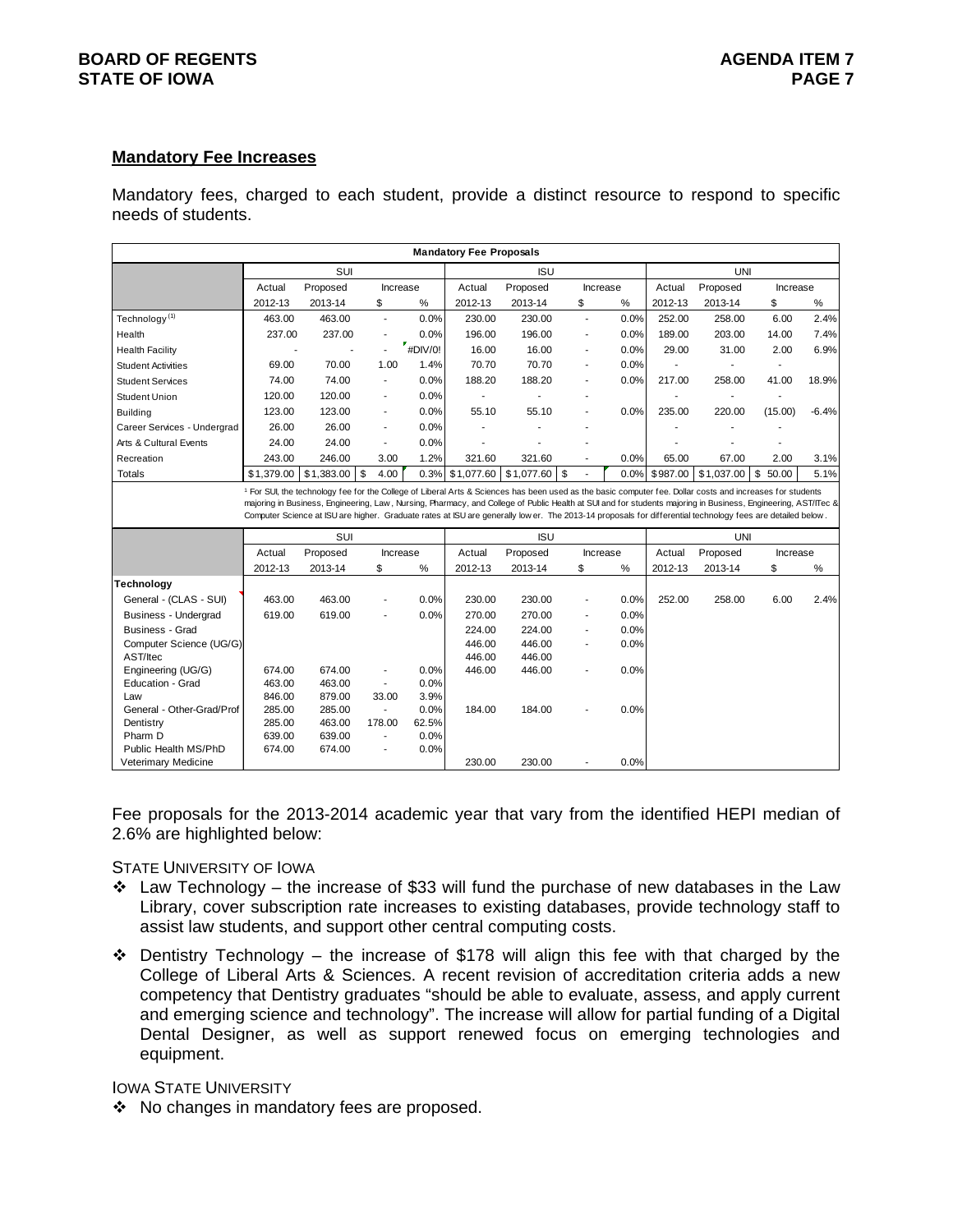UNIVERSITY OF NORTHERN IOWA

- $\div$  Health this fee increase of \$14 will support student access for health services, including clinic, counseling and health educator consultations.
- $\div$  Health Facility this fee increase of \$2 is necessary to meet bond requirements.
- $\div$  Student Services \$25 of this total increase of \$41 will go to Intercollegiate Athletics to reduce General Fund support of this operation. The balance will support student activities and services such as Northern Iowa Student Government, Homecoming, Family Weekend, and Panther Shuttle.
- $\cdot \cdot$  Building the \$15 decrease in this fee is due to savings from a refunding on Maucker Union and Fieldhouse bonds.

### **Estimated Cost of Attendance**

Iowa Code §262.9(18) requires the Board to publish the estimated total cost of attending the Regent universities, including room and board and other costs, at the same time that it publishes final tuition and mandatory fees.

Based on the preceding tuition proposal and university projected increases for room, board, and other costs, the following table estimates the total cost of attendance for a resident undergraduate student.

Other costs, as quantified for financial aid calculations, include the universities' estimates of student costs for books, supplies, transportation, and personal expenses.

|              |           |          | 2013-14 Academic Year               |           |                 |          |
|--------------|-----------|----------|-------------------------------------|-----------|-----------------|----------|
|              |           |          | <b>Resident Undergraduate</b>       |           |                 |          |
|              |           |          | <b>Estimated Cost of Attendance</b> |           |                 |          |
|              | Tuition & |          |                                     |           |                 |          |
|              | Mandatory | Room &   | Other                               | Estimated | \$              | ℅        |
|              | Fees*     | Board**  | Costs**                             | Totals**  | <b>Increase</b> | Increase |
| <b>SUI</b>   | 8,061.00  | 8,802.00 | 4,605.00                            | 21,468.00 | 755.00          | 3.6%     |
| <b>ISU</b>   | 7,725.60  | 7,977.00 | 3,452.00                            | 19,154.60 | 475.00          | 2.5%     |
| <b>UNI</b>   | 7,685.00  | 7,863.00 | 3,380.00                            | 18,928.00 | (151.00)        | $-0.8%$  |
|              |           |          |                                     |           |                 |          |
| Average      | 7,823.87  | 8,214.00 | 3,812.33                            | 19,850.20 | 359.67          | 1.8%     |
| * Proposed   |           |          |                                     |           |                 |          |
| ** Estimated |           |          |                                     |           |                 |          |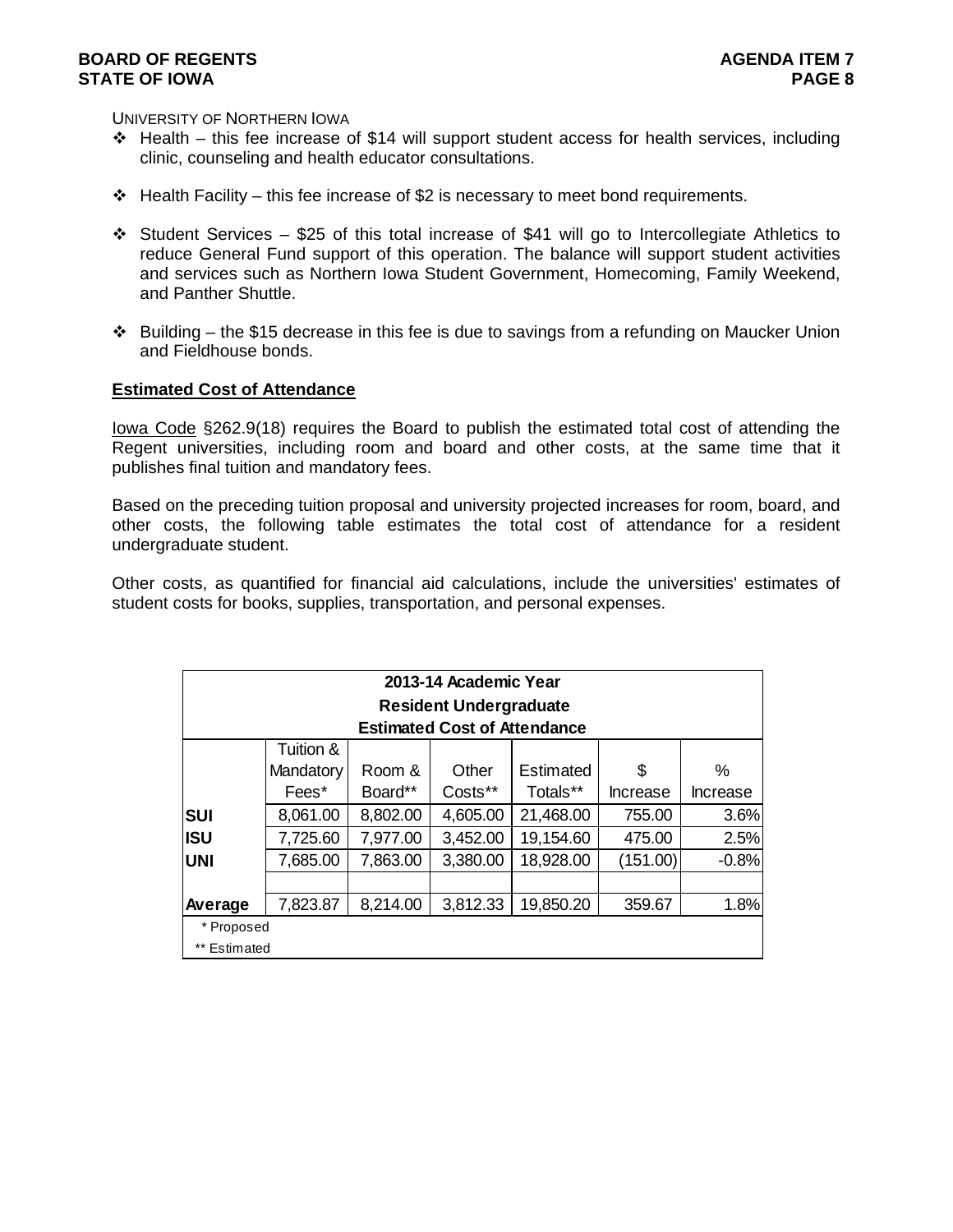|                                                          |                            |                                           |                                     |                                                                                                                                                                                                                                                                                                                     |                                            |                           | Proposed Tuition and Mandatory Fees<br>Board of Regents, State of lowa |                                            |                         |                 |                           |                              |                  |                                  |                                                                          |                                                                                        |                                                                                                                    |                                                 |
|----------------------------------------------------------|----------------------------|-------------------------------------------|-------------------------------------|---------------------------------------------------------------------------------------------------------------------------------------------------------------------------------------------------------------------------------------------------------------------------------------------------------------------|--------------------------------------------|---------------------------|------------------------------------------------------------------------|--------------------------------------------|-------------------------|-----------------|---------------------------|------------------------------|------------------|----------------------------------|--------------------------------------------------------------------------|----------------------------------------------------------------------------------------|--------------------------------------------------------------------------------------------------------------------|-------------------------------------------------|
|                                                          | TUITION                    |                                           |                                     |                                                                                                                                                                                                                                                                                                                     |                                            |                           | Academic Year 2013-14                                                  |                                            | <b>MANDATORY FEES</b>   |                 |                           |                              |                  |                                  |                                                                          |                                                                                        | <b>TOTALS</b>                                                                                                      |                                                 |
|                                                          | Base Tuition<br>FY 2014    | in Tuition<br><b>Increase</b><br>↮        | <b>Increase</b><br>in Tuition<br>వ్ | Technology<br>Fæ                                                                                                                                                                                                                                                                                                    | Heath<br>Fee                               | Health<br>Facility<br>Fee | Activities<br>Student<br>Fee                                           | Student<br>Services<br>Fee                 | Student<br>Union<br>Fee | Building<br>Fee | Career<br>Services<br>Fee | Arts &<br>Cultural<br>Events | Recreation<br>Fæ | Professional<br>Enhancemt<br>Fee | Mandatory<br>Total<br>Fees                                               | Proposed<br>Tuition &<br>Mandatory<br>Fees                                             | in Tuition &<br>\$ Increase<br>Mandatory<br>Fees                                                                   | % Increase<br>In Tuition &<br>Mandatory<br>Fees |
| <b>UNIVERSITY OF IOWA</b>                                |                            |                                           |                                     |                                                                                                                                                                                                                                                                                                                     |                                            |                           |                                                                        |                                            |                         |                 |                           |                              |                  |                                  |                                                                          |                                                                                        |                                                                                                                    |                                                 |
| Indergraduate Resident - Business (lower division)       | 7,678<br>↮                 | ↮                                         | 0.00%                               | 619                                                                                                                                                                                                                                                                                                                 | 237                                        |                           | $\mathcal{L}$<br>↮                                                     | 4<br>GA                                    | 120<br>69               | ↮<br>123<br>↮   | 26                        | ↮<br>$\overline{24}$         | 246              |                                  | 1,539<br>↮                                                               | 9,217<br>↮                                                                             | 4<br>$\pmb{\varphi}$                                                                                               | 0.04%                                           |
| Indergraduate Resident - Business (upper division)       | 8,980                      |                                           | 0.00%                               | 619                                                                                                                                                                                                                                                                                                                 | 237                                        |                           |                                                                        | $\mathcal{L}$                              |                         | 123             |                           |                              | 246              |                                  | 539                                                                      | 10,519<br>€                                                                            | $\blacktriangleleft$<br>↔                                                                                          | 0.04%                                           |
| Jndergraduate Resident - CLAS                            | 6,678                      |                                           | 0.00%                               |                                                                                                                                                                                                                                                                                                                     |                                            |                           |                                                                        | $\mathbf{z}$                               |                         | 123             |                           |                              | 246              |                                  |                                                                          | 8,061                                                                                  | 4                                                                                                                  | 0.05%                                           |
| Jndergraduate Resident - Engineering (freshman)          | 6,678                      |                                           | 0.00%                               | 463<br>674                                                                                                                                                                                                                                                                                                          |                                            |                           | RRR                                                                    |                                            | 2822                    |                 |                           |                              | 246              |                                  | $\frac{168}{168}$                                                        | 8,272                                                                                  | $\blacktriangleleft$                                                                                               | 0.05%                                           |
| Indergraduate Resident - Engineering (sophomore)         | 7,716                      |                                           | 0.00%                               |                                                                                                                                                                                                                                                                                                                     |                                            |                           |                                                                        |                                            |                         | 123             |                           |                              | 246              |                                  |                                                                          | 9,310                                                                                  | $\blacktriangleleft$                                                                                               | 0.04%                                           |
| Indergraduate Resident - Engineering (upper division     | 8,824                      |                                           | 0.00%                               | 674                                                                                                                                                                                                                                                                                                                 |                                            |                           | $\approx$                                                              | <u>  प्र  प्र  प्र  प्र  प्र  प्र  प्र</u> |                         | 123             |                           |                              | 246              |                                  |                                                                          | 10,418                                                                                 | 4                                                                                                                  | 0.04%                                           |
| Jndergraduate Resident - Medicine                        | 6,678                      |                                           | 0.00%                               | 86<br>463                                                                                                                                                                                                                                                                                                           |                                            |                           |                                                                        |                                            |                         | 123             |                           |                              | 246              |                                  |                                                                          | 7,883                                                                                  | 4                                                                                                                  | 0.05%                                           |
| Indergraduate Resident - Nursing                         | 8,988                      |                                           | 0.00%                               |                                                                                                                                                                                                                                                                                                                     |                                            |                           |                                                                        |                                            |                         | 123             |                           |                              | 246              |                                  |                                                                          | 10,371                                                                                 | 4                                                                                                                  | 0.04%                                           |
| Indergraduate Nonresident - Business (lower division)    | 26,574                     | 674                                       |                                     |                                                                                                                                                                                                                                                                                                                     |                                            | $\mathbf{r}$              |                                                                        |                                            |                         |                 |                           |                              |                  |                                  |                                                                          |                                                                                        |                                                                                                                    | 2.47%                                           |
| Jndergraduate Nonresident - Business (upper division)    |                            | 710                                       |                                     |                                                                                                                                                                                                                                                                                                                     |                                            | $\mathbf{r}$              |                                                                        |                                            |                         |                 |                           |                              |                  |                                  |                                                                          |                                                                                        |                                                                                                                    | 2.48%                                           |
| Indergraduate Nonresident - CLAS                         | 28,012<br>25,548<br>25,548 | 648                                       | $\frac{8}{100}$                     | $\frac{1}{2}$ $\frac{1}{2}$ $\frac{1}{2}$ $\frac{1}{2}$ $\frac{1}{2}$ $\frac{1}{2}$ $\frac{1}{2}$ $\frac{1}{2}$ $\frac{1}{2}$ $\frac{1}{2}$ $\frac{1}{2}$ $\frac{1}{2}$ $\frac{1}{2}$ $\frac{1}{2}$ $\frac{1}{2}$ $\frac{1}{2}$ $\frac{1}{2}$ $\frac{1}{2}$ $\frac{1}{2}$ $\frac{1}{2}$ $\frac{1}{2}$ $\frac{1}{2}$ |                                            |                           |                                                                        |                                            |                         | ន្ទ្រន្ទ្រន្ទ្រ |                           |                              |                  |                                  |                                                                          | $\frac{12}{8}$<br>$\frac{12}{8}$<br>$\frac{12}{8}$<br>$\frac{12}{8}$<br>$\frac{12}{8}$ | <u>ြိုင် ဖြံ့ဖြံ့မြိုင် ဖြံ့မြိုင် မြို့မြို့မြို့မြို့ဖြံ့ဖြံ့ဖြံ့ဖြံ့မြို့မြို့မြို့မြို့မြို့ဖြံ့ဖြံ့ဖြံ့ဖြ</u> | 2.48%                                           |
| Indergraduate Nonresident - Engineering (freshman)       |                            | 848                                       |                                     |                                                                                                                                                                                                                                                                                                                     |                                            |                           |                                                                        |                                            |                         |                 |                           |                              |                  |                                  |                                                                          |                                                                                        |                                                                                                                    | 2.469                                           |
| Indergraduate Nonresident - Engineering (sophomore)      | 26,622                     | 876                                       | 2.60%                               |                                                                                                                                                                                                                                                                                                                     |                                            | $\mathbf{r}$              |                                                                        |                                            |                         |                 |                           |                              |                  |                                  |                                                                          | 8,304 50 50 50 60 60 60 60 60 70 60 70 70 71                                           |                                                                                                                    | $2.47^{\circ}$                                  |
| Indergraduate Nonresident - Engineering (upper division) | 27,910                     | 802                                       | 2.60%                               |                                                                                                                                                                                                                                                                                                                     |                                            |                           |                                                                        |                                            |                         |                 |                           |                              |                  |                                  |                                                                          |                                                                                        |                                                                                                                    | $2.47$ <sup>o</sup>                             |
| Indergraduate Nonresident - Medicine                     | 25,548                     | 648                                       | 2.60%                               |                                                                                                                                                                                                                                                                                                                     |                                            |                           |                                                                        |                                            |                         |                 |                           |                              |                  |                                  |                                                                          |                                                                                        |                                                                                                                    | 2.50%                                           |
| Jndergraduate Nonresident - Nursing                      | 27,962                     | $\frac{801}{200}$                         | 2.60%                               |                                                                                                                                                                                                                                                                                                                     |                                            |                           |                                                                        |                                            |                         |                 |                           |                              |                  |                                  |                                                                          |                                                                                        |                                                                                                                    | 2.49%                                           |
| Graduate Resident                                        | 8,106                      |                                           |                                     |                                                                                                                                                                                                                                                                                                                     |                                            |                           |                                                                        |                                            |                         |                 |                           |                              |                  |                                  |                                                                          |                                                                                        |                                                                                                                    | $2.30^{\circ}$                                  |
| Graduate Resident - CLAS                                 | 8,106                      | $\frac{2}{3}$ $\frac{2}{3}$ $\frac{2}{3}$ | 2.60%<br>2.60%<br>2.60%             | 5 8 9 8 8 9 9 5 8 9 9 5 8 8 8 8 8 8 9 9 9                                                                                                                                                                                                                                                                           |                                            | Ŷ.                        |                                                                        | 보 보 보 보 보 보 보 보 보 보 보 보 보 보                |                         |                 |                           |                              |                  |                                  | $\frac{1,239}{1,417}$<br>1,417<br>1,628                                  |                                                                                        |                                                                                                                    | 2.25%                                           |
| <b>Graduate Resident - Education</b>                     | 9,614                      |                                           |                                     |                                                                                                                                                                                                                                                                                                                     |                                            |                           |                                                                        |                                            |                         |                 |                           |                              |                  |                                  |                                                                          |                                                                                        |                                                                                                                    | 2.30%                                           |
| Graduate Resident - Engineering                          | 8,106                      |                                           | 2.60%<br>2.60%                      |                                                                                                                                                                                                                                                                                                                     |                                            |                           |                                                                        |                                            |                         |                 |                           |                              |                  |                                  |                                                                          | 9,734                                                                                  |                                                                                                                    | 2.20                                            |
| <b>Graduate Nonresident</b>                              | 24,690                     | 626                                       |                                     |                                                                                                                                                                                                                                                                                                                     |                                            |                           |                                                                        |                                            |                         |                 |                           |                              |                  |                                  |                                                                          | 25,929                                                                                 |                                                                                                                    | 2.49                                            |
| <b>Graduate Nonresident - CLAS</b>                       | 24,690<br>26,226           | 626                                       | 2.60%<br>2.60%<br>2.60%             |                                                                                                                                                                                                                                                                                                                     |                                            |                           |                                                                        |                                            |                         |                 |                           |                              |                  |                                  |                                                                          | 26,107<br>27,643<br>26,318                                                             |                                                                                                                    | $2.47^{\circ}$                                  |
| Graduate Nonresident - Education                         |                            |                                           |                                     |                                                                                                                                                                                                                                                                                                                     |                                            |                           |                                                                        |                                            |                         |                 |                           |                              |                  |                                  |                                                                          |                                                                                        |                                                                                                                    | 2.48%                                           |
| Graduate Nonresident - Engineering                       | 24,690                     | 626                                       |                                     |                                                                                                                                                                                                                                                                                                                     |                                            |                           |                                                                        |                                            |                         |                 |                           |                              |                  |                                  | $\begin{array}{r} 1,417 \\ 1,628 \\ 1,239 \\ 1,239 \\ 1,239 \end{array}$ |                                                                                        |                                                                                                                    | 2.45%                                           |
| Master of Accountancy Resident                           | 13,116                     | 332                                       | 2.60%<br>2.60%                      |                                                                                                                                                                                                                                                                                                                     |                                            |                           |                                                                        |                                            |                         |                 |                           |                              |                  |                                  |                                                                          | 14,355                                                                                 |                                                                                                                    | 2.40%                                           |
| Master of Accountancy Nonresident                        | 29,096                     | 736                                       |                                     |                                                                                                                                                                                                                                                                                                                     |                                            |                           |                                                                        |                                            |                         |                 |                           |                              |                  |                                  |                                                                          | $\frac{335}{25}$                                                                       |                                                                                                                    | 2.50%                                           |
| Ooctor of Physical Therapy Resident                      | 13,884                     | 352                                       | 2.59%                               |                                                                                                                                                                                                                                                                                                                     |                                            |                           |                                                                        |                                            |                         |                 | $\mathbf{r}$              |                              |                  |                                  |                                                                          | 15,123                                                                                 |                                                                                                                    | 2.41%                                           |
| Doctor of Physical Therapy Nonresident                   | 29,186                     | 740                                       | 2.60%<br>2.60%<br>2.60%             |                                                                                                                                                                                                                                                                                                                     |                                            |                           |                                                                        |                                            |                         | $\frac{3}{2}$   |                           |                              |                  |                                  | 1,239                                                                    | $\frac{30,425}{15,877}$                                                                |                                                                                                                    | 2.51%                                           |
| Master of Nursing Programs Resident                      | 14,460                     | 366                                       |                                     |                                                                                                                                                                                                                                                                                                                     |                                            | $\mathbf{r}$              |                                                                        |                                            |                         |                 |                           |                              |                  |                                  | $\frac{1}{47}$<br>1.417                                                  |                                                                                        |                                                                                                                    | 2.39%                                           |
| Master of Nursing Programs Nonresiden                    | 30,514                     | 772                                       |                                     |                                                                                                                                                                                                                                                                                                                     |                                            | $\mathbf{r}$              |                                                                        |                                            |                         |                 |                           |                              |                  |                                  |                                                                          |                                                                                        |                                                                                                                    | 2.49%                                           |
| Master of Health Administration Resident                 | 12,532                     | 318                                       |                                     |                                                                                                                                                                                                                                                                                                                     |                                            |                           |                                                                        |                                            |                         |                 |                           |                              |                  |                                  |                                                                          | 13,771                                                                                 |                                                                                                                    | 2.39%                                           |
| Master of Health Administration Nonresidem               | 28,550                     | 724                                       | 2.60%<br>2.60%<br>2.60%             |                                                                                                                                                                                                                                                                                                                     |                                            |                           |                                                                        |                                            |                         | $\frac{28}{2}$  |                           |                              |                  |                                  | $\frac{1,239}{1,239}$                                                    | 29,789                                                                                 |                                                                                                                    | 2.51%                                           |
| Master of Public Health Resident                         | 12,414                     | 314                                       |                                     |                                                                                                                                                                                                                                                                                                                     |                                            |                           |                                                                        | $\frac{1}{2}$ $\frac{1}{2}$ $\frac{1}{2}$  |                         |                 |                           |                              |                  |                                  |                                                                          | 13,653                                                                                 |                                                                                                                    |                                                 |
| Master of Public Health Nonresident                      | 28,426                     | 0ZZ                                       | 2.60%                               |                                                                                                                                                                                                                                                                                                                     |                                            |                           |                                                                        |                                            |                         | 123             |                           |                              |                  |                                  | 1,239                                                                    | 29,665                                                                                 |                                                                                                                    | 2.50%                                           |
| Master of Speech Pathology Residen                       | 10,000                     | 254                                       | 2.60%                               | ສ ສ ສ ສ ≌ ឌុ                                                                                                                                                                                                                                                                                                        |                                            |                           | z z z z z z                                                            | 74                                         | 회 <mark>효 회회 회</mark> 정 | 123             |                           |                              |                  |                                  | 1,417                                                                    | 11,417                                                                                 |                                                                                                                    | 2.31%                                           |
| laster of Speech Pathology Nonresiden                    | 26,618                     | 674                                       | 2.60%                               |                                                                                                                                                                                                                                                                                                                     |                                            |                           |                                                                        |                                            |                         | 123             |                           |                              | 246              |                                  | 1,417                                                                    | 28,035                                                                                 |                                                                                                                    | 2.48%                                           |
| Doctor of Audiology Resident                             | 10,000                     | 254                                       | 2.60%                               | 463                                                                                                                                                                                                                                                                                                                 |                                            |                           |                                                                        |                                            |                         | 123             |                           |                              | 246              |                                  | 1,417                                                                    | 11,417                                                                                 |                                                                                                                    | 2.31%                                           |
| Doctor of Audiology Nonresident                          | 26,618                     | 674                                       | 2.60%                               | $\frac{463}{463}$                                                                                                                                                                                                                                                                                                   |                                            |                           |                                                                        | 74                                         |                         | 123             |                           |                              | 246              |                                  | 1,417                                                                    | 28,035                                                                                 | 878                                                                                                                | 2.48%                                           |
| Doctor of Nursing Practice Resident                      | 16,786                     | 426                                       | 2.60%                               |                                                                                                                                                                                                                                                                                                                     |                                            |                           |                                                                        |                                            |                         | 123             |                           |                              |                  |                                  | 1,417                                                                    | 18,203                                                                                 |                                                                                                                    | 2.42%                                           |
| Doctor of Nursing Practice Nonresident                   | 34,216                     | 866                                       | 2.60%                               | 463                                                                                                                                                                                                                                                                                                                 |                                            |                           |                                                                        |                                            |                         | 123             |                           |                              |                  |                                  | 1,417                                                                    | 35,633                                                                                 |                                                                                                                    | 2.50%                                           |
| Other Public Health MS and PhD Resident                  | 8,106                      | 206                                       | 2.60%                               | 674                                                                                                                                                                                                                                                                                                                 | $ \tilde{z} \tilde{z} \tilde{z} \tilde{z}$ |                           | z z z z                                                                | $74$<br>$74$                               | 회회회회                    | 123             |                           |                              | $rac{46}{246}$   | 888                              | 1,628                                                                    | 9,734                                                                                  | <b>870</b><br>630                                                                                                  | 2.20%                                           |
| Other Public Health MS and PhD Nonresident               | 24,690                     | 626                                       | 2.60%                               |                                                                                                                                                                                                                                                                                                                     |                                            |                           |                                                                        |                                            |                         | 23              |                           |                              |                  |                                  | 1,628                                                                    | 26,318                                                                                 |                                                                                                                    | 2.45%                                           |

**BOARD OF REGENTS**<br>STATE OF IOWA **AGENDA ITEM 7 STATE OF IOWA**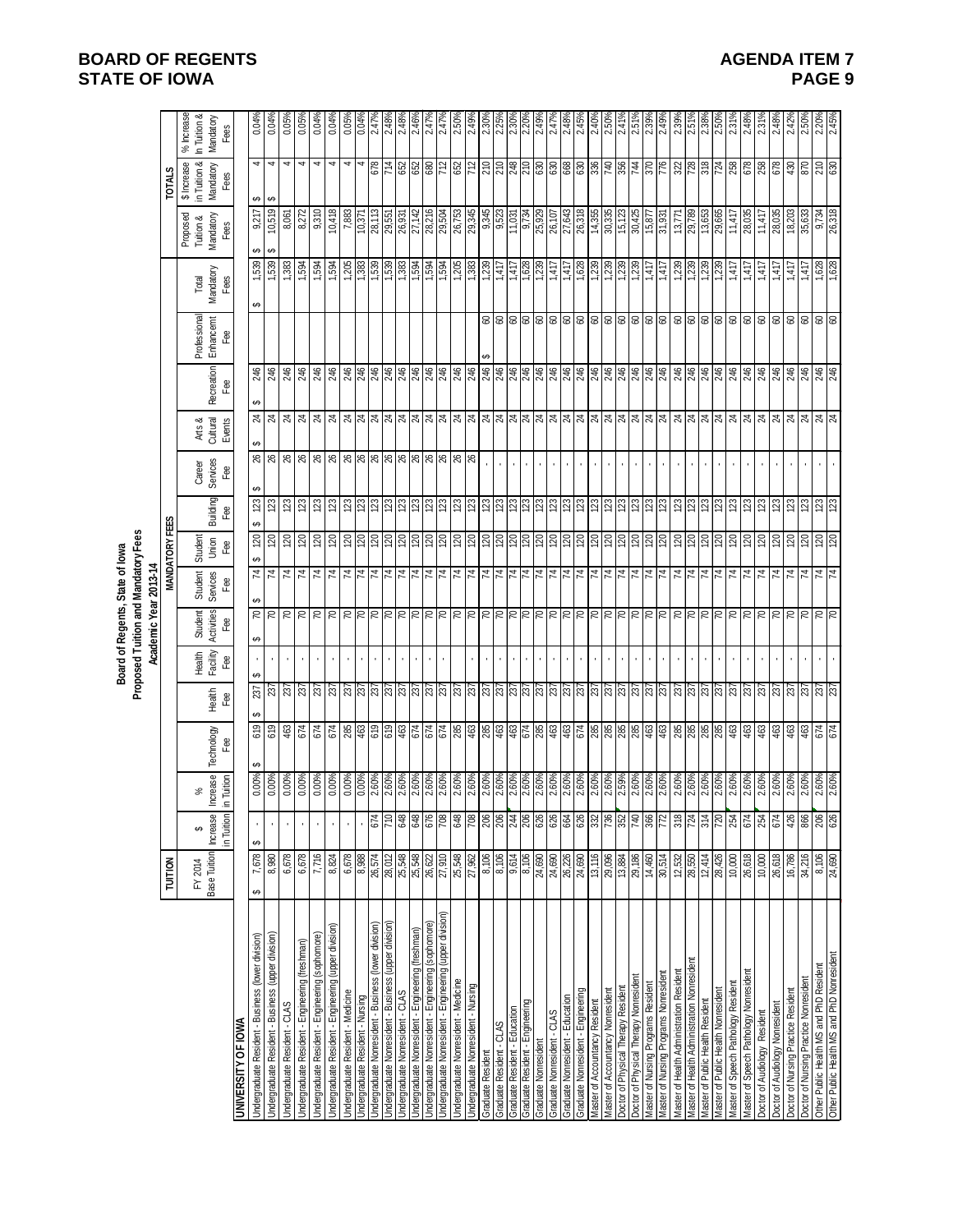# **BOARD OF REGENTS STATE OF IOWA**

| <b>AGENDA ITEM 7</b> |  |
|----------------------|--|
| PAGE 10              |  |

|                                              |                                  |            |                                                  |                                   |                                           |                    | Board of Regents, State of lowa     |                             |                       |                 |                    |                                                                                                                                                                                                                                                                                                                                                                                              |                                                                                                                 |                    |                                                                     |                                                                         |                                                                                                                       |                                                                           |
|----------------------------------------------|----------------------------------|------------|--------------------------------------------------|-----------------------------------|-------------------------------------------|--------------------|-------------------------------------|-----------------------------|-----------------------|-----------------|--------------------|----------------------------------------------------------------------------------------------------------------------------------------------------------------------------------------------------------------------------------------------------------------------------------------------------------------------------------------------------------------------------------------------|-----------------------------------------------------------------------------------------------------------------|--------------------|---------------------------------------------------------------------|-------------------------------------------------------------------------|-----------------------------------------------------------------------------------------------------------------------|---------------------------------------------------------------------------|
|                                              |                                  |            |                                                  |                                   |                                           |                    | Proposed Tuition and Mandatory Fees |                             |                       |                 |                    |                                                                                                                                                                                                                                                                                                                                                                                              |                                                                                                                 |                    |                                                                     |                                                                         |                                                                                                                       |                                                                           |
|                                              |                                  |            |                                                  |                                   |                                           |                    | Academic Year 2013-14               |                             |                       |                 |                    |                                                                                                                                                                                                                                                                                                                                                                                              |                                                                                                                 |                    |                                                                     |                                                                         |                                                                                                                       |                                                                           |
|                                              | <b>TUITION</b>                   |            |                                                  |                                   |                                           |                    |                                     |                             | <b>MANDATORY FEES</b> |                 |                    |                                                                                                                                                                                                                                                                                                                                                                                              |                                                                                                                 |                    |                                                                     |                                                                         | <b>TOTALS</b>                                                                                                         |                                                                           |
|                                              |                                  |            |                                                  |                                   |                                           |                    |                                     |                             |                       |                 |                    |                                                                                                                                                                                                                                                                                                                                                                                              |                                                                                                                 |                    |                                                                     | Proposed                                                                | \$ Increase                                                                                                           | $%$ Increase                                                              |
|                                              | Base Tuition Increase<br>FY 2014 | ↮          | వ్                                               | Technology                        |                                           | Facility<br>Health | Activities<br>Student               | <b>Services</b><br>Student  | Student<br>Union      | Building        | Career<br>Services | Recreation                                                                                                                                                                                                                                                                                                                                                                                   | Professional<br>Enhancemt                                                                                       | Mandatory<br>Total |                                                                     | Mandatory<br>Tuition &                                                  | in Tuition &<br>Mandatory                                                                                             | In Tuition &<br>Mandatory                                                 |
|                                              |                                  | in Tuition | Increase<br>in Tuition                           | Fee                               | Health<br>Fee                             | Fee                | Fee                                 | Еeе                         | Fee                   | Fee             | Fee                | Fæ<br>Arts &<br>Cultural<br>Events                                                                                                                                                                                                                                                                                                                                                           | Fee                                                                                                             | Fees               |                                                                     | Fees                                                                    | Fees                                                                                                                  | Fees                                                                      |
| <b>UNIVERSITY OF IOWA</b>                    |                                  |            |                                                  |                                   |                                           |                    |                                     |                             |                       |                 |                    |                                                                                                                                                                                                                                                                                                                                                                                              |                                                                                                                 |                    |                                                                     |                                                                         |                                                                                                                       |                                                                           |
| <b>MBA Resident</b>                          | 19,246                           | 488        |                                                  |                                   |                                           |                    |                                     |                             |                       |                 |                    |                                                                                                                                                                                                                                                                                                                                                                                              |                                                                                                                 |                    |                                                                     | 20,425                                                                  |                                                                                                                       |                                                                           |
| <b>MBA Nonresident</b>                       | 35,314                           | 894        | 2.60%<br>2.60%                                   | 8 8 9 9 9 9 8 8 8 8 8 8 8 8 8 8 8 | $\frac{237}{237}$                         |                    | <u>RRRRRRRRRRRRRR</u>               | <u> 국 국 국 국 국 국 국 국 국 국</u> | 38222                 | ន ន ន ន ន ន ន   |                    | $\frac{1}{3} \frac{1}{3} \frac{1}{3} \frac{1}{3} \frac{1}{3} \frac{1}{3} \frac{1}{3} \frac{1}{3} \frac{1}{3} \frac{1}{3} \frac{1}{3} \frac{1}{3} \frac{1}{3} \frac{1}{3} \frac{1}{3} \frac{1}{3} \frac{1}{3} \frac{1}{3} \frac{1}{3} \frac{1}{3} \frac{1}{3} \frac{1}{3} \frac{1}{3} \frac{1}{3} \frac{1}{3} \frac{1}{3} \frac{1}{3} \frac{1}{3} \frac{1}{3} \frac{1}{3} \frac{1}{3} \frac{$ | $\frac{16}{10}$ $\frac{16}{10}$ $\frac{16}{10}$ $\frac{16}{10}$ $\frac{16}{10}$ $\frac{16}{10}$ $\frac{16}{10}$ |                    | $\frac{157}{1,357}$<br>$\frac{1357}{1,357}$<br>$\frac{1357}{1,357}$ |                                                                         | $\begin{array}{r} 492 \\ 898 \\ 1,092 \\ \hline 1,092 \\ 4,668 \\ \hline 1,668 \\ \hline 1,603 \\ \hline \end{array}$ | $2.47\%$<br>$2.52\%$                                                      |
| <b>Dentistry Resident</b>                    |                                  | 910        |                                                  |                                   | ន្ត្រី ន្ត្រី ន្ត្រី ន្ត្រី ន្ត្រី ន្ត្រី |                    |                                     |                             |                       |                 |                    |                                                                                                                                                                                                                                                                                                                                                                                              |                                                                                                                 |                    |                                                                     | $\frac{36,493}{37,287}$ $\frac{37,287}{40,287}$ $\frac{60,045}{63,045}$ |                                                                                                                       | $\frac{3.02\%}{11.31\%}\n \frac{17.31\%}{2.86\%}\n \frac{2.86\%}{2.57\%}$ |
| Dentistry Resident - entering Fall 2013      | 35,930<br>38,930                 | 3,910      |                                                  |                                   |                                           |                    |                                     |                             |                       |                 |                    |                                                                                                                                                                                                                                                                                                                                                                                              |                                                                                                                 |                    |                                                                     |                                                                         |                                                                                                                       |                                                                           |
| <b>Dentistry Nonresident</b>                 | 58,688                           | 1,486      |                                                  |                                   |                                           |                    |                                     |                             |                       |                 |                    |                                                                                                                                                                                                                                                                                                                                                                                              |                                                                                                                 |                    |                                                                     |                                                                         |                                                                                                                       |                                                                           |
| Sc.02 Ile a Guinante - entering Fall 2013    | 61,688                           | 4,486      | $\frac{2.60\%}{11.17\%}\n \frac{11.7\%}{2.60\%}$ |                                   |                                           |                    |                                     |                             |                       |                 |                    |                                                                                                                                                                                                                                                                                                                                                                                              |                                                                                                                 |                    |                                                                     |                                                                         |                                                                                                                       |                                                                           |
| aw Resident                                  | 26,274                           | 666        |                                                  |                                   |                                           |                    |                                     |                             | 120                   |                 |                    |                                                                                                                                                                                                                                                                                                                                                                                              |                                                                                                                 |                    | 1,773                                                               | 28,047                                                                  |                                                                                                                       |                                                                           |
| aw Nonresident                               | 47,252                           | 1,196      | 2.60%                                            |                                   |                                           | $\bar{1}$          |                                     |                             | 120                   | 123             |                    |                                                                                                                                                                                                                                                                                                                                                                                              |                                                                                                                 |                    | 1,773                                                               | 49,025                                                                  | 1,233                                                                                                                 | 2.58%                                                                     |
| ledicine Resident                            | 32,370                           | 820        | 2.60%                                            |                                   |                                           | ×.                 |                                     |                             | $\frac{8}{20}$        | $\frac{23}{23}$ |                    |                                                                                                                                                                                                                                                                                                                                                                                              | 246                                                                                                             |                    | 621'L                                                               | 33,549                                                                  | 824                                                                                                                   | $\frac{2.52\%}{2.55\%}$                                                   |
| Aedicine Nonresident                         | 48,852                           | 1,238      |                                                  |                                   |                                           |                    |                                     |                             |                       |                 |                    |                                                                                                                                                                                                                                                                                                                                                                                              |                                                                                                                 |                    | $\frac{1}{179}$                                                     |                                                                         |                                                                                                                       |                                                                           |
| Physician Assistant - Resident               | 13,616                           | 346        | 2.60%<br>2.60%                                   |                                   |                                           | $\cdot$            |                                     |                             | $\frac{8}{2}$         | $\frac{23}{2}$  |                    |                                                                                                                                                                                                                                                                                                                                                                                              | $rac{46}{246}$                                                                                                  | 88                 | $1,239$<br>$1,239$                                                  | 14,855                                                                  |                                                                                                                       | $\frac{2.41\%}{2.51\%}$                                                   |
| <sup>p</sup> hysician Assistant -Nonresident | 28,630                           | 726        |                                                  |                                   | $\frac{27}{237}$                          |                    |                                     | 74                          |                       |                 |                    |                                                                                                                                                                                                                                                                                                                                                                                              |                                                                                                                 |                    |                                                                     | 29,869                                                                  | ន្ត្ <mark>ទ្រ</mark><br>ន                                                                                            |                                                                           |
| harm. D. Resident                            | 21,188                           | 536        | 2.60%                                            |                                   |                                           |                    |                                     |                             | 0Z                    | 123             |                    |                                                                                                                                                                                                                                                                                                                                                                                              | 246                                                                                                             |                    | 1,533                                                               | 22,721                                                                  |                                                                                                                       | 2.43%                                                                     |
| Pharm. D. Nonresident                        | 39,502                           | 1,000      | 2.60%                                            | 63                                | 237                                       |                    | R                                   | $\mathcal{L}$               | 120                   | 123             |                    | $\overline{24}$                                                                                                                                                                                                                                                                                                                                                                              | 246                                                                                                             |                    | 1,533                                                               | 41,035                                                                  | 1,004                                                                                                                 | 2.51%                                                                     |
| OFF-CAMPUS DEGREE PROGRAM RATES              |                                  |            |                                                  |                                   |                                           |                    |                                     |                             |                       |                 |                    |                                                                                                                                                                                                                                                                                                                                                                                              |                                                                                                                 |                    |                                                                     |                                                                         |                                                                                                                       |                                                                           |
| Indergraduate - Business                     |                                  |            |                                                  |                                   |                                           |                    |                                     |                             |                       |                 |                    |                                                                                                                                                                                                                                                                                                                                                                                              |                                                                                                                 |                    |                                                                     |                                                                         |                                                                                                                       |                                                                           |
| Entrepreneurial Management-BBA Online        | 8,980                            |            | 0.00%                                            | 619                               |                                           |                    |                                     |                             |                       |                 |                    |                                                                                                                                                                                                                                                                                                                                                                                              |                                                                                                                 |                    | 619                                                                 | 9,599                                                                   |                                                                                                                       | 0.00%                                                                     |
| ndergraduate - CLAS                          |                                  |            |                                                  |                                   |                                           |                    |                                     |                             |                       |                 |                    |                                                                                                                                                                                                                                                                                                                                                                                              |                                                                                                                 |                    |                                                                     |                                                                         |                                                                                                                       |                                                                           |
| Bachelor of Liberal Studies                  | 6,678                            | ٠          | 0.00%                                            | \$3                               |                                           |                    |                                     |                             |                       |                 |                    |                                                                                                                                                                                                                                                                                                                                                                                              |                                                                                                                 |                    | 463                                                                 | 7,141                                                                   | $\cdot$                                                                                                               | 0.00%                                                                     |
| Bachelor of Applied Studies                  | 6,678                            | ı          | 0.00%                                            | 463                               |                                           |                    |                                     |                             |                       |                 |                    |                                                                                                                                                                                                                                                                                                                                                                                              |                                                                                                                 |                    | 463                                                                 | 7,141                                                                   | $\blacksquare$                                                                                                        | $0.00\%$                                                                  |
| Liberal Studies Interest                     | 6,678                            |            | 0.00%                                            | 463                               |                                           |                    |                                     |                             |                       |                 |                    |                                                                                                                                                                                                                                                                                                                                                                                              |                                                                                                                 |                    | 463                                                                 | 7,141                                                                   | $\blacksquare$                                                                                                        | $0.00\%$                                                                  |
| Off-Campus Program                           | 6,678                            |            | 0.00%                                            | 463                               |                                           |                    |                                     |                             |                       |                 |                    |                                                                                                                                                                                                                                                                                                                                                                                              |                                                                                                                 |                    | 463                                                                 | 7,141                                                                   |                                                                                                                       | 0.00%                                                                     |
| Indergraduate - CCOM                         |                                  |            |                                                  |                                   |                                           |                    |                                     |                             |                       |                 |                    |                                                                                                                                                                                                                                                                                                                                                                                              |                                                                                                                 |                    |                                                                     |                                                                         |                                                                                                                       |                                                                           |
| Radiation Sciences-BS Online                 | 6,678                            |            | 0.00%                                            | 285                               |                                           |                    |                                     |                             |                       |                 |                    |                                                                                                                                                                                                                                                                                                                                                                                              |                                                                                                                 |                    | 285                                                                 | 6,963                                                                   |                                                                                                                       | $0.00\%$                                                                  |
| Indergraduate - Nursing                      |                                  |            |                                                  |                                   |                                           |                    |                                     |                             |                       |                 |                    |                                                                                                                                                                                                                                                                                                                                                                                              |                                                                                                                 |                    |                                                                     |                                                                         |                                                                                                                       |                                                                           |
| Nursing-RN to BSN                            | 8,988                            |            | 0.00%                                            | 463                               |                                           |                    |                                     |                             |                       |                 |                    |                                                                                                                                                                                                                                                                                                                                                                                              |                                                                                                                 |                    | 463                                                                 | 9,451                                                                   |                                                                                                                       | $0.00\%$                                                                  |
| GAJO - GLAS                                  |                                  |            |                                                  |                                   |                                           |                    |                                     |                             |                       |                 |                    |                                                                                                                                                                                                                                                                                                                                                                                              |                                                                                                                 |                    |                                                                     |                                                                         |                                                                                                                       |                                                                           |
| Social Work-Master Off-Campus                | 8,106                            | 206        | 2.60%                                            | $\mathfrak{S}$                    |                                           |                    |                                     |                             |                       |                 |                    |                                                                                                                                                                                                                                                                                                                                                                                              |                                                                                                                 |                    | 463                                                                 | 8,569                                                                   | 206                                                                                                                   | 2.46%                                                                     |
| Off-Campus Program                           | 8,106                            | 206        | 2.60%                                            | 463                               |                                           |                    |                                     |                             |                       |                 |                    |                                                                                                                                                                                                                                                                                                                                                                                              |                                                                                                                 |                    | 463                                                                 | 8,569                                                                   | 206                                                                                                                   | 2.46%                                                                     |
| Graduate - Education                         |                                  |            |                                                  |                                   |                                           |                    |                                     |                             |                       |                 |                    |                                                                                                                                                                                                                                                                                                                                                                                              |                                                                                                                 |                    |                                                                     |                                                                         |                                                                                                                       |                                                                           |
| Educational Administration                   | 9,614                            | 244        | 2.60%                                            | 463                               |                                           |                    |                                     |                             |                       |                 |                    |                                                                                                                                                                                                                                                                                                                                                                                              |                                                                                                                 |                    | 463                                                                 | 10,077                                                                  | 244                                                                                                                   | 2.48%                                                                     |
| Special Education                            | 9,614                            | 244        | 2.60%                                            | 463                               |                                           |                    |                                     |                             |                       |                 |                    |                                                                                                                                                                                                                                                                                                                                                                                              |                                                                                                                 |                    | \$                                                                  | 10,077                                                                  | 244                                                                                                                   | 2.48%                                                                     |
| <b>Master of Nursing Programs</b>            |                                  |            |                                                  |                                   |                                           |                    |                                     |                             |                       |                 |                    |                                                                                                                                                                                                                                                                                                                                                                                              |                                                                                                                 |                    |                                                                     |                                                                         |                                                                                                                       |                                                                           |
| Nursing-Master of Science Online             | 14,460                           | 366        | 2.60%                                            | 463                               |                                           |                    |                                     |                             |                       |                 |                    |                                                                                                                                                                                                                                                                                                                                                                                              |                                                                                                                 |                    | 463                                                                 | 14,923                                                                  | 366                                                                                                                   | 2.51%                                                                     |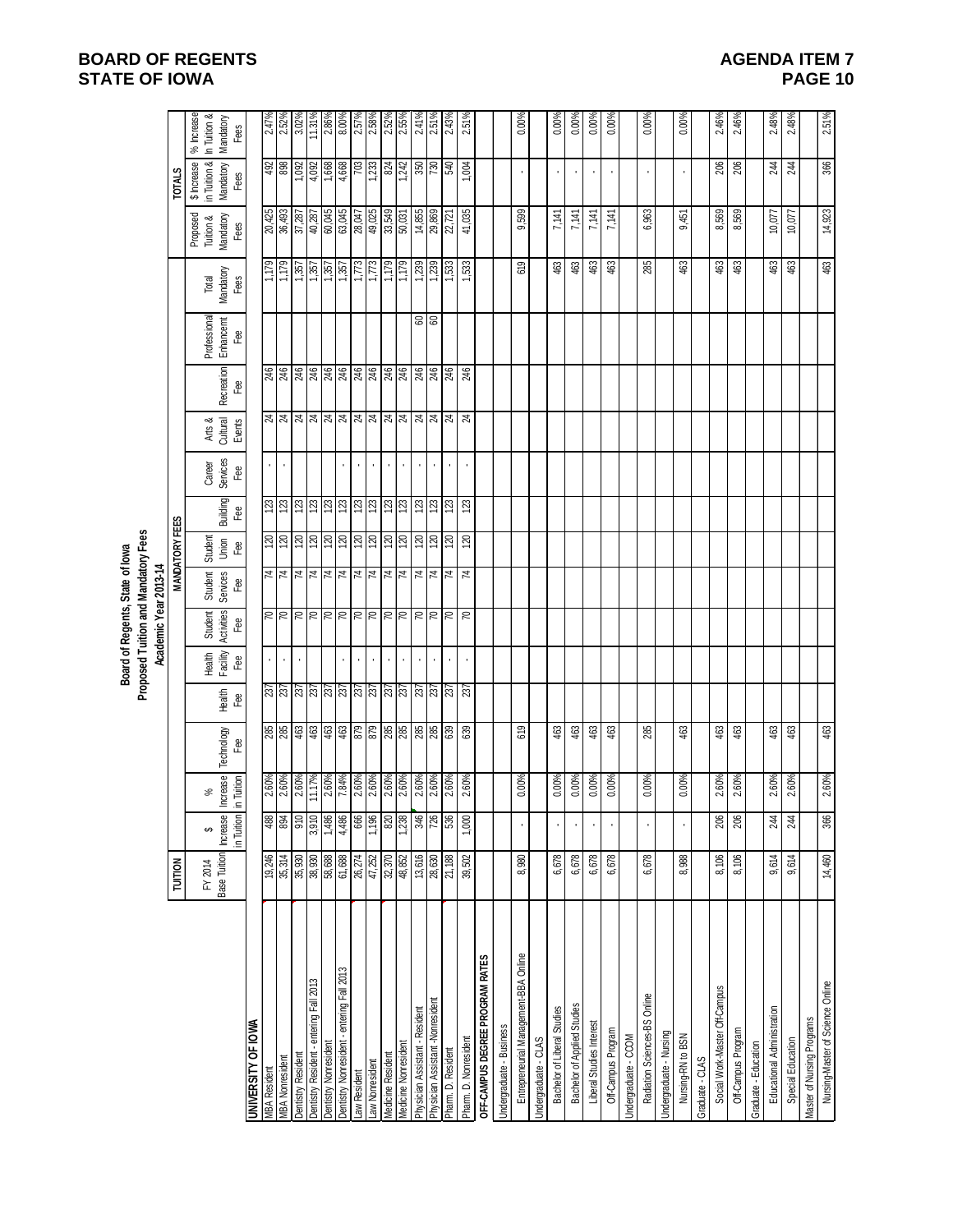|                                                                                                                |                                   |                                             |                                  |                                    |                                                                                                                                             |                               |                              | Proposed Tuition and Mandatory Fees<br>Board of Regents, State of lowa<br>Academic Year 2013-14 |                             |                 |                           |                              |                                                                         |                                  |                                      |                                                                                            |                                                  |                                                                                                                                                                                                                                                                                                           |
|----------------------------------------------------------------------------------------------------------------|-----------------------------------|---------------------------------------------|----------------------------------|------------------------------------|---------------------------------------------------------------------------------------------------------------------------------------------|-------------------------------|------------------------------|-------------------------------------------------------------------------------------------------|-----------------------------|-----------------|---------------------------|------------------------------|-------------------------------------------------------------------------|----------------------------------|--------------------------------------|--------------------------------------------------------------------------------------------|--------------------------------------------------|-----------------------------------------------------------------------------------------------------------------------------------------------------------------------------------------------------------------------------------------------------------------------------------------------------------|
|                                                                                                                | <b>TUITION</b>                    |                                             |                                  |                                    |                                                                                                                                             |                               |                              |                                                                                                 | <b>MANDATORY FEES</b>       |                 |                           |                              |                                                                         |                                  |                                      |                                                                                            | <b>TOTALS</b>                                    |                                                                                                                                                                                                                                                                                                           |
|                                                                                                                | Base Tuition<br>FY 2014           | Increase<br>in Tuition<br>↮                 | Increase<br>in Tuition<br>శ      | Technology<br>Fee                  | Health<br>Fee                                                                                                                               | Health<br>Facility<br>Fee     | Student<br>Activities<br>Fee | Student<br>Services<br>Fee                                                                      | Student<br>Union<br>Fee     | Building<br>Fee | Career<br>Services<br>Fee | Arts &<br>Cultural<br>Events | Recreation<br>Fee                                                       | Professional<br>Enhancemt<br>Fee | Mandatory<br>Total<br>Fees           | Proposed<br>Tuition &<br>Mandatory<br>Fees                                                 | \$ Increase<br>in Tuition &<br>Mandatory<br>Fees | % Increase<br>In Tuition &<br>Mandatory<br>Fees                                                                                                                                                                                                                                                           |
| OWA STATE UNIVERSITY                                                                                           |                                   |                                             |                                  |                                    |                                                                                                                                             |                               |                              |                                                                                                 |                             |                 |                           |                              |                                                                         |                                  |                                      |                                                                                            |                                                  |                                                                                                                                                                                                                                                                                                           |
| <b>Jndergraduate Resident</b>                                                                                  | 6,648<br>မာ                       |                                             | $0.00\%$<br>$0.00\%$             |                                    |                                                                                                                                             | $\widetilde{\mathbb{G}}$      |                              |                                                                                                 | $\cdot$                     | 55.10<br>↮      |                           | ↮                            | ↮                                                                       |                                  |                                      | 7,725.60                                                                                   | ↮                                                |                                                                                                                                                                                                                                                                                                           |
| Jndergraduate Resident - Business                                                                              | 6,648                             |                                             |                                  |                                    |                                                                                                                                             |                               |                              | $$188.20$<br>$188.20$                                                                           |                             | 55.10           |                           |                              | 321.60<br>321.60                                                        |                                  | 1,077.60<br>1,117.60                 | 7,765.60                                                                                   | ↮                                                |                                                                                                                                                                                                                                                                                                           |
| Indergraduate Resident - Business - upper division                                                             | $\frac{8,290}{6,648}$             |                                             | 0.00%                            |                                    | $\frac{1}{2}$ $\frac{1}{2}$ $\frac{1}{2}$ $\frac{1}{2}$ $\frac{1}{2}$ $\frac{1}{2}$ $\frac{1}{2}$ $\frac{1}{2}$ $\frac{1}{2}$ $\frac{1}{2}$ | $ e $ $e$ $ e $ $e$ $ e $ $e$ | <u>s s s s s s s s s s</u>   | 188.20<br>188.20<br>188.20<br>188.20                                                            | $\cdot$                     | 55.10           | $\cdot$                   | $\mathbf{r}$                 | $\frac{321.60}{321.60}$                                                 |                                  | $\frac{1,117.60}{1,293.60}$          | 9,407.60                                                                                   | $\mathbf{r}$                                     | $\frac{8}{100}$ $\frac{8}{100}$ $\frac{8}{100}$ $\frac{8}{100}$ $\frac{8}{100}$ $\frac{8}{100}$ $\frac{8}{100}$ $\frac{8}{100}$ $\frac{8}{100}$ $\frac{8}{100}$ $\frac{8}{100}$ $\frac{8}{100}$ $\frac{8}{100}$ $\frac{8}{100}$ $\frac{8}{100}$ $\frac{8}{100}$ $\frac{8}{100}$ $\frac{8}{100}$ $\frac{8$ |
| Jndergraduate Resident - Engineering (lower division)<br>Jndergraduate Resident - Engineering (upper division) |                                   |                                             |                                  |                                    |                                                                                                                                             |                               |                              |                                                                                                 | $\mathbf{r}$                | 55.10           | $\sim$                    | $\mathbf{r}$                 |                                                                         |                                  |                                      | 7,941.60<br>10,107.60                                                                      | $\mathbf{r}$                                     |                                                                                                                                                                                                                                                                                                           |
|                                                                                                                |                                   |                                             |                                  |                                    |                                                                                                                                             |                               |                              |                                                                                                 | ¥,                          | 55.10           | ¥,                        | ¥,                           |                                                                         |                                  |                                      |                                                                                            | ¥,                                               |                                                                                                                                                                                                                                                                                                           |
| Jndergraduate Resident - Comp Science<br>Jndergraduate Resident - AST/I-Tec (lower division)                   | 6,648                             |                                             | 0.00%<br>0.00%<br>7.45%          |                                    |                                                                                                                                             |                               |                              |                                                                                                 |                             | 55.10           |                           |                              | 37.60<br>37.50<br>37.50                                                 |                                  | $\frac{1,293.60}{1,293.60}$          | $\frac{7,941.60}{7,941.60}$                                                                |                                                  |                                                                                                                                                                                                                                                                                                           |
| Indergraduate Resident - AST/I-Tec (upper division)                                                            | 8,422                             | 584                                         |                                  |                                    |                                                                                                                                             |                               |                              | 188.20                                                                                          |                             | 55.10           |                           |                              |                                                                         |                                  | 1,293.60                             | 9,715.60                                                                                   | 584.00                                           |                                                                                                                                                                                                                                                                                                           |
| <b>Jndergraduate Resident - Architecture</b><br>Indergraduate Nonresident                                      | 7,448                             | $rac{40}{40}$                               | 68%<br>0.35%<br>0.35%            |                                    | $\frac{86}{100}$                                                                                                                            | $\frac{9}{16}$                | $\frac{6}{10}$               | 188.20                                                                                          |                             | 55.10<br>55.10  |                           |                              | 321.60<br>321.60                                                        |                                  | 1,077.60                             | 8,525.60<br>20,277.60                                                                      | 400.00<br>440.00                                 | $4.9%$<br>$2.2%$<br>$2.2%$<br>$2.2%$                                                                                                                                                                                                                                                                      |
|                                                                                                                |                                   |                                             |                                  |                                    |                                                                                                                                             |                               |                              |                                                                                                 | $\mathcal{A}^{\mathcal{A}}$ |                 | $\sim$<br>$\mathbf{r}$    |                              |                                                                         |                                  |                                      |                                                                                            | 440.00<br>မာ                                     |                                                                                                                                                                                                                                                                                                           |
| Jndergraduate Nonresident - Business<br>Jndergraduate Nonresident - Business - upper division                  | 19,200<br>20,842                  | 478                                         |                                  |                                    | $\frac{96}{196}$                                                                                                                            | $\frac{3}{2}$                 | $\frac{20.70}{70.70}$        | 188.20                                                                                          | $\bar{\mathbf{r}}$          | 55.10           | $\bar{\phantom{a}}$       | ×,                           | 321.60<br>321.60                                                        |                                  | 1,117.60<br>1,117.60                 | 20,317.60                                                                                  | 478.00                                           |                                                                                                                                                                                                                                                                                                           |
| Indergraduate Nonresident - Engineering (lower division)                                                       | 19,200                            | 440                                         | 2.35%                            |                                    |                                                                                                                                             | $\mathfrak{g}_\dagger$        | 02'02                        | 188.20                                                                                          | $\epsilon$                  | 55.10           | $\mathbf{r}$              | $\blacksquare$               | 321.60                                                                  |                                  | 1,293.60                             | 20,493.60                                                                                  | 440.00<br>↮                                      |                                                                                                                                                                                                                                                                                                           |
| Indergraduate Nonresident - Engineering (upper division)                                                       | 21,284                            |                                             |                                  |                                    |                                                                                                                                             |                               |                              | 188.20                                                                                          |                             | 55.10           |                           |                              | $\frac{321.60}{321.60}$                                                 |                                  | 1,293.60                             | 22,577.60                                                                                  | 488.00<br>↮                                      |                                                                                                                                                                                                                                                                                                           |
| <b>Jndergraduate Nonresident - Comp Science</b>                                                                |                                   |                                             |                                  |                                    |                                                                                                                                             |                               |                              |                                                                                                 |                             | 55.10           |                           |                              |                                                                         |                                  |                                      | 20,493.60                                                                                  | S                                                |                                                                                                                                                                                                                                                                                                           |
| Jndergraduate Nonresident - AST/I-Tec (lower division)                                                         | $\frac{19,200}{20,996}$           | $\frac{48}{9}$ $\frac{42}{9}$ $\frac{1}{9}$ | 2.35%<br>2.35%<br>2.35%<br>5.27% |                                    | $\frac{18}{2}$ $\frac{18}{2}$ $\frac{18}{2}$ $\frac{18}{2}$                                                                                 | e e e e                       |                              | 188.20                                                                                          |                             | 55.10           |                           |                              |                                                                         |                                  | 1,293.60<br>1,293.60                 | 20,493.60                                                                                  | 440.00<br>↮                                      |                                                                                                                                                                                                                                                                                                           |
| Jndergraduate Nonresident - AST/I-Tec (upper division)                                                         |                                   |                                             |                                  |                                    |                                                                                                                                             |                               |                              |                                                                                                 |                             |                 |                           |                              |                                                                         |                                  |                                      | 22,289.60                                                                                  | 850.00<br>\$1,052.00                             |                                                                                                                                                                                                                                                                                                           |
| Jndergraduate Nonresident - Architecture<br>Graduate Resident                                                  | $\frac{20,010}{7,848}$<br>9,528   | 850<br>92                                   | 4.44%<br>1.19%                   |                                    | 9899                                                                                                                                        | 999                           | <u>kisisisisisis</u>         | 188.20<br>188.20<br>188.20                                                                      |                             | 55.10           |                           |                              | $\frac{321.60}{321.60}$ $\frac{321.60}{321.60}$ $\frac{321.60}{321.60}$ |                                  | 1,077.60                             | 21,087.60<br>8,879.60                                                                      | 92.00<br>↮<br>↮                                  |                                                                                                                                                                                                                                                                                                           |
| Graduate Resident - Business                                                                                   |                                   | 112                                         | 1.19%                            |                                    |                                                                                                                                             |                               |                              |                                                                                                 | $\mathbf{r}$                | 55.10           |                           |                              |                                                                         |                                  | $\frac{1,031.60}{1,071.60}$          | 10,599.60                                                                                  | 112.00<br>↔                                      |                                                                                                                                                                                                                                                                                                           |
| Graduate Resident - Engineering                                                                                | 9,046                             | 90                                          | 1.19%                            |                                    | 196                                                                                                                                         | $\frac{1}{2}$                 | 70.70                        | 188.20                                                                                          |                             | 55.10           |                           |                              | 321.60                                                                  |                                  | 1,293.60                             | 10,339.60                                                                                  | 106.00<br>↮                                      | 1.0%                                                                                                                                                                                                                                                                                                      |
| Sraduate Resident - Comp Science                                                                               | 7,848                             |                                             | 1.19%                            |                                    |                                                                                                                                             |                               | 0.07                         | 188.20                                                                                          |                             | 55.10           |                           |                              | 321.60                                                                  |                                  | 1,293.60                             | 9,141.60                                                                                   | 92.00<br>↮                                       | 1.0%                                                                                                                                                                                                                                                                                                      |
| Graduate Resident - Architecture                                                                               | 8,654                             | $\frac{88}{9}$                              | 6.11%                            |                                    | $\frac{98}{28}$                                                                                                                             | 99                            | $\frac{620}{100}$            | 188.20                                                                                          |                             | 55.10           |                           |                              | 321.60<br>321.60                                                        |                                  | $\frac{1,031.60}{1,031.60}$          | 9,685.60                                                                                   | 498.00<br>မာ                                     |                                                                                                                                                                                                                                                                                                           |
| Graduate Nonresident                                                                                           | 20,158                            |                                             | 2.35%                            |                                    |                                                                                                                                             | 999                           |                              |                                                                                                 |                             | 55.10           |                           |                              |                                                                         |                                  |                                      | 21,189.60                                                                                  | 462.00<br>မာ                                     |                                                                                                                                                                                                                                                                                                           |
| Graduate Nonresident - Business                                                                                | 21,840                            |                                             | 2.35%                            |                                    |                                                                                                                                             |                               | 70.70                        | 188.20                                                                                          | $\mathbf{r}$                | 55.10           | $\mathbf{r}$              |                              | 321.60                                                                  |                                  | 1,071.60                             | 22,911.60                                                                                  | 502.00<br>↮                                      |                                                                                                                                                                                                                                                                                                           |
| Sraduate Nonresident - Engineering                                                                             |                                   |                                             |                                  |                                    |                                                                                                                                             |                               |                              |                                                                                                 |                             | 55.10           |                           |                              |                                                                         |                                  | $\frac{1,293.60}{1,293.60}$          | 22,597.60                                                                                  | 490.00<br>↮                                      |                                                                                                                                                                                                                                                                                                           |
| Graduate Nonresident - Comp Science<br>Graduate Nonresident - Architecture                                     | $\frac{21,304}{20,158}$           | 8 \$ \$ \$                                  |                                  |                                    |                                                                                                                                             |                               | $\frac{20}{10}$              | 188.20<br>188.20                                                                                |                             |                 |                           |                              | $\frac{37.60}{37.50}$                                                   |                                  | 1,031.60                             | 21,451.60<br>21,999.60                                                                     | 462.00<br>မာ                                     | $\frac{88}{22\%}\times\frac{8}{22\%}\times\frac{8}{21\%}\times\frac{8}{1}$                                                                                                                                                                                                                                |
|                                                                                                                |                                   |                                             |                                  |                                    |                                                                                                                                             |                               |                              |                                                                                                 |                             | 55.10           |                           |                              |                                                                         |                                  |                                      |                                                                                            | 872.00                                           |                                                                                                                                                                                                                                                                                                           |
| /eterinary Medicine Resident - 4th year<br>Veterinary Medicine Resident                                        | 28,308<br>19, 152                 | 648<br>957                                  | 2.35%<br>2.35%<br>4.34%<br>3.50% |                                    | 58889                                                                                                                                       | 99999                         | 70.70<br>70.70               | 188.20                                                                                          |                             | 55.10<br>55.10  | $\mathbf{r}$              |                              | 321.60<br>321.60                                                        |                                  | 1,077.60<br>09:220                   | 20,229.60<br>29,385.60                                                                     | 648.00<br>00.796                                 | 3.4%<br>3.3%                                                                                                                                                                                                                                                                                              |
| Veterinary Medicine Nonresident                                                                                | 42,840                            | 1,450                                       | 3.50%                            |                                    | $\frac{96}{2}$                                                                                                                              | $\frac{9}{2}$                 | 70.70                        | 188.20                                                                                          | $\blacksquare$              | 55.10           | $\bar{1}$                 | $\blacksquare$               | $321,60$<br>$321,60$                                                    |                                  | 1,077.60                             | 43,917.60                                                                                  | \$1,450.00                                       | 3.4%                                                                                                                                                                                                                                                                                                      |
| Veterinary Medicine Nonresident - 4th year                                                                     | 51,459                            | 1,740                                       | 3.50%                            |                                    | 196                                                                                                                                         | $\frac{1}{2}$                 | 70.70                        | 188.20                                                                                          |                             |                 |                           |                              |                                                                         |                                  | 1,077.60                             | 52,536.60                                                                                  | \$1,740.00                                       | 3.4%                                                                                                                                                                                                                                                                                                      |
|                                                                                                                |                                   |                                             |                                  |                                    |                                                                                                                                             |                               |                              |                                                                                                 |                             |                 |                           |                              |                                                                         |                                  |                                      |                                                                                            |                                                  |                                                                                                                                                                                                                                                                                                           |
| UNIVERSITY OF NORTHERN IOWA                                                                                    |                                   |                                             |                                  |                                    |                                                                                                                                             |                               |                              |                                                                                                 |                             |                 |                           |                              |                                                                         |                                  |                                      |                                                                                            |                                                  |                                                                                                                                                                                                                                                                                                           |
| <b>Jndergraduate Resident</b>                                                                                  | 6,648<br>မာ                       | မာ                                          | 0.00%                            | 258                                | 203                                                                                                                                         | 5                             |                              | ↮                                                                                               |                             | 220             |                           | မာ                           | 5<br>ക                                                                  |                                  | 1,037.00                             | 7,685.00                                                                                   |                                                  |                                                                                                                                                                                                                                                                                                           |
| Jndergraduate Resident - Business - upper division                                                             | 8,204                             |                                             | 0.01%                            | ឌ <mark>ី ឌី ឌី ឌី ឌី ឌី ឌី</mark> | ន្ត្ <mark>រី</mark> ន្ត្រី  ន្ត្រី  ន្ត្រី  ន្ត្រី  ន្ត្រី                                                                                 | $\frac{5}{2}$ $\frac{5}{2}$   | $\epsilon$                   | <u>ឌូ ឌូ ឌូ ឌូ ឌូ ឌូ ឌូ ឌូ ឌូ ឌូ</u>                                                            |                             | ននននន           |                           |                              | $\frac{2}{9}$                                                           |                                  | 1,037.00<br>↮                        | 9,241.00                                                                                   | <mark>ႜ</mark> ႜႜႜၜ႞ၛႜၛႜၛႜၛႜ                     | $\frac{0.7\%}{0.5\%}$<br>$\frac{2.8\%}{2.5\%}$                                                                                                                                                                                                                                                            |
| Undergraduate Nonresident - Business - upper division<br>Undergraduate Nonresident                             | 16,144<br>$\frac{17,700}{17,700}$ | $\frac{410}{410}$                           | 2.60%<br>2.37%                   |                                    |                                                                                                                                             |                               |                              |                                                                                                 |                             |                 |                           |                              |                                                                         |                                  | $\frac{1,037.00}{1,037.00}$<br>မာမြာ | 17,181.00<br>18,737.00                                                                     |                                                  |                                                                                                                                                                                                                                                                                                           |
| Graduate Resident                                                                                              | 7,756                             |                                             | 0.00%                            |                                    |                                                                                                                                             | $\overline{\epsilon}$         |                              |                                                                                                 |                             |                 |                           |                              |                                                                         |                                  | 1,037.00<br>s                        | 8,793.00                                                                                   |                                                  | $0.6\%$                                                                                                                                                                                                                                                                                                   |
|                                                                                                                | 9,312                             |                                             |                                  |                                    |                                                                                                                                             |                               |                              |                                                                                                 |                             |                 | $\bar{1}$                 |                              |                                                                         |                                  | $\Theta$                             |                                                                                            |                                                  |                                                                                                                                                                                                                                                                                                           |
| Graduate Resident - Business<br>Graduate Nonresident<br>Graduate Nonresident - Business                        | 17,470                            | 444<br>444                                  | 0.00%<br>2.60%<br>2.39%          |                                    |                                                                                                                                             | $\frac{5}{2}$ $\frac{5}{2}$   | $\blacksquare$               |                                                                                                 |                             |                 |                           |                              | <b>2</b><br>29<br>29                                                    |                                  | $\frac{1,037.00}{1,037.00}$<br>မာ မာ | $\begin{array}{r}\n 10,349.00 \\  \hline\n 18,507.00 \\  \hline\n 20,063.00\n \end{array}$ |                                                  | 0.5%<br>2.7%<br>2.5%                                                                                                                                                                                                                                                                                      |
|                                                                                                                | 19,026                            |                                             |                                  |                                    |                                                                                                                                             |                               |                              |                                                                                                 |                             |                 |                           |                              |                                                                         |                                  |                                      |                                                                                            |                                                  |                                                                                                                                                                                                                                                                                                           |

# **BOARD OF REGENTS AGENUS AGENERY AGENUA ITEM 7 STATE OF IOWA** PAGE 11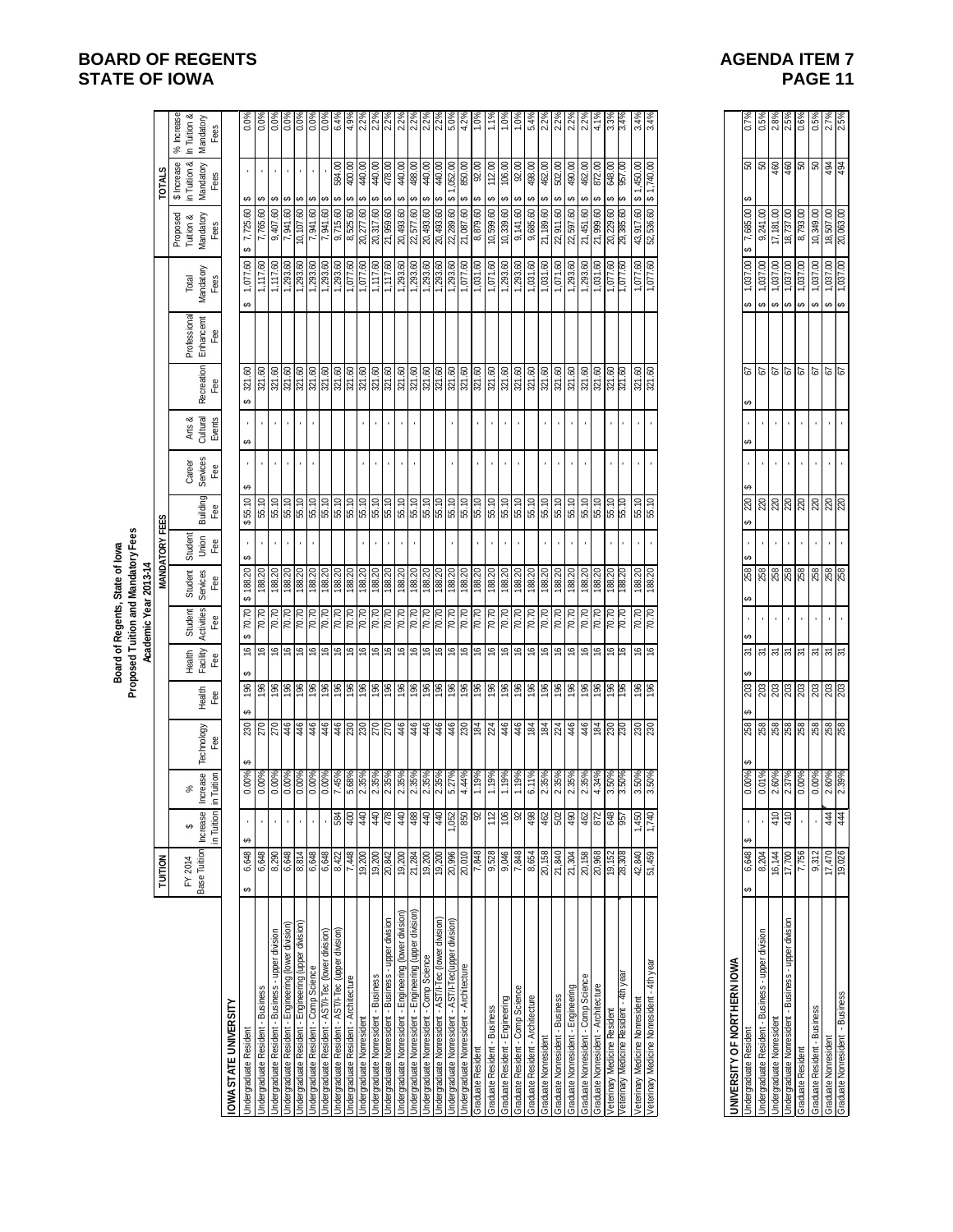### **BOARD OF REGENTS AGENUAL LIMIT CONSUMING A SERIES AGENDA ITEM 7 STATE OF IOWA ATTACHMENT**

### **Additional Information:**

### Board Tuition Policy

The Board tuition policy includes, in part:

The Board will use, as a benchmark in evaluating tuition and fee increases, an inflationary percentage range of the projected HEPI (Higher Education Price Index) as determined by the University of Iowa's Institute for Economic Research, in consultation with economists at Iowa State University and the University of Northern Iowa.

### Higher Education Price Index

HEPI measures the average relative level in the prices of a fixed market basket of goods and services purchased by colleges and universities through current educational and general expenditures excluding research. HEPI documents inflation affecting the higher education industry, allowing colleges and universities to specifically determine the increase in funding required each year to maintain real investment.

Since the Board determines tuition increases well in advance of the actual expenditure of funds, the Board has utilized inflation projections. The Institute for Economic Research at the University of Iowa prepares these projections, which include a range for HEPI.

|           | <b>HEPI Projections</b>                                         |        |
|-----------|-----------------------------------------------------------------|--------|
|           | Range                                                           | Median |
| FY 2010   | $4.2 - 5.6%$                                                    | 0.9%   |
| FY 2011   | $1.8 - 3.5%$                                                    | 2.3%   |
| FY 2012** | $2.8 - 4.1\%$                                                   | 1.7%   |
| FY 2013** | $1.7 - 3.1\%$                                                   | 2.4%   |
| FY 2014** | $1.8 - 3.4%$                                                    | 2.6%   |
|           | Range is the original projection; Median is actual unless noted |        |
| Projected |                                                                 |        |

### Peer Groups

The following table and those on the next two pages represent comparative analyses with the Board-established peer groups; ten other universities are represented in each of the Regent universities peer comparison groups.

| <b>Regent Undergraduate</b>     |          |                             |
|---------------------------------|----------|-----------------------------|
| <b>Tuition and Fees</b>         |          |                             |
| 2012-13 Academic Year           |          |                             |
|                                 |          | <b>Resident Nonresident</b> |
| University of Iowa              | \$8,057  | \$26,279                    |
| SUI Peer Group Average *        | \$11,290 | \$29,517                    |
| \$ from Peer Group Average      | \$3,233  | \$3,238                     |
| % of Peer Group Average         | 71.4%    | 89.0%                       |
| <b>Iowa State University</b>    | \$7,726  | \$19,838                    |
| <b>ISU Peer Group Average *</b> | \$11,216 | \$27,066                    |
| \$ from Peer Group Average      | \$3,490  | \$7,228                     |
| % of Peer Group Average         | 68.9%    | 73.3%                       |
| University of Northern Iowa     | \$7,635  | \$16,721                    |
| UNI Peer Group Average *        | \$9,470  | \$18,905                    |
| \$ from Peer Group Average      | \$1,835  | \$2,184                     |
| % of Peer Group Average         | 80.6%    | 88.4%                       |

\*Averages exclude Regent institutions.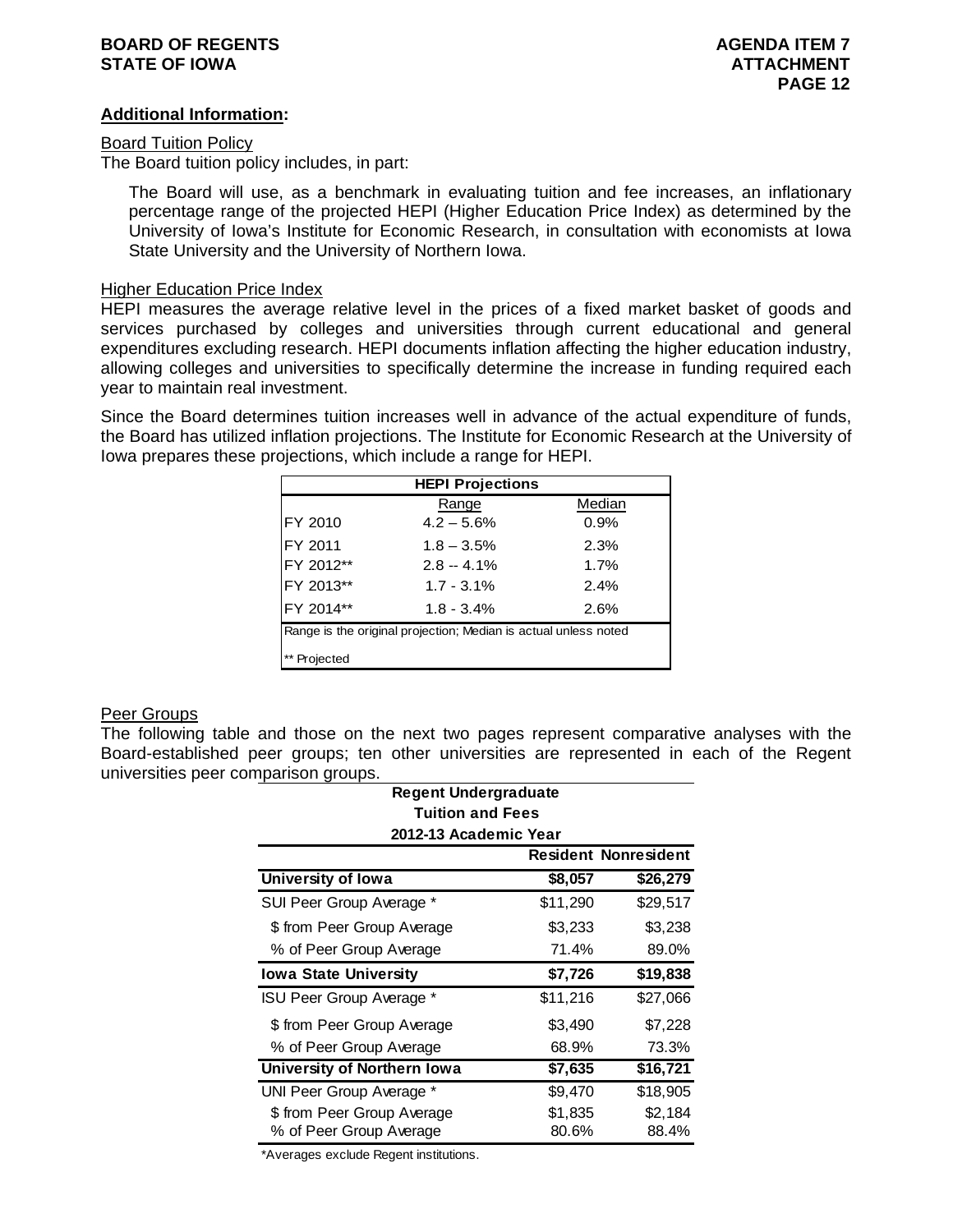

**Peer Group Comparisons of 2012-13 Undergraduate Resident Tuition and Fees**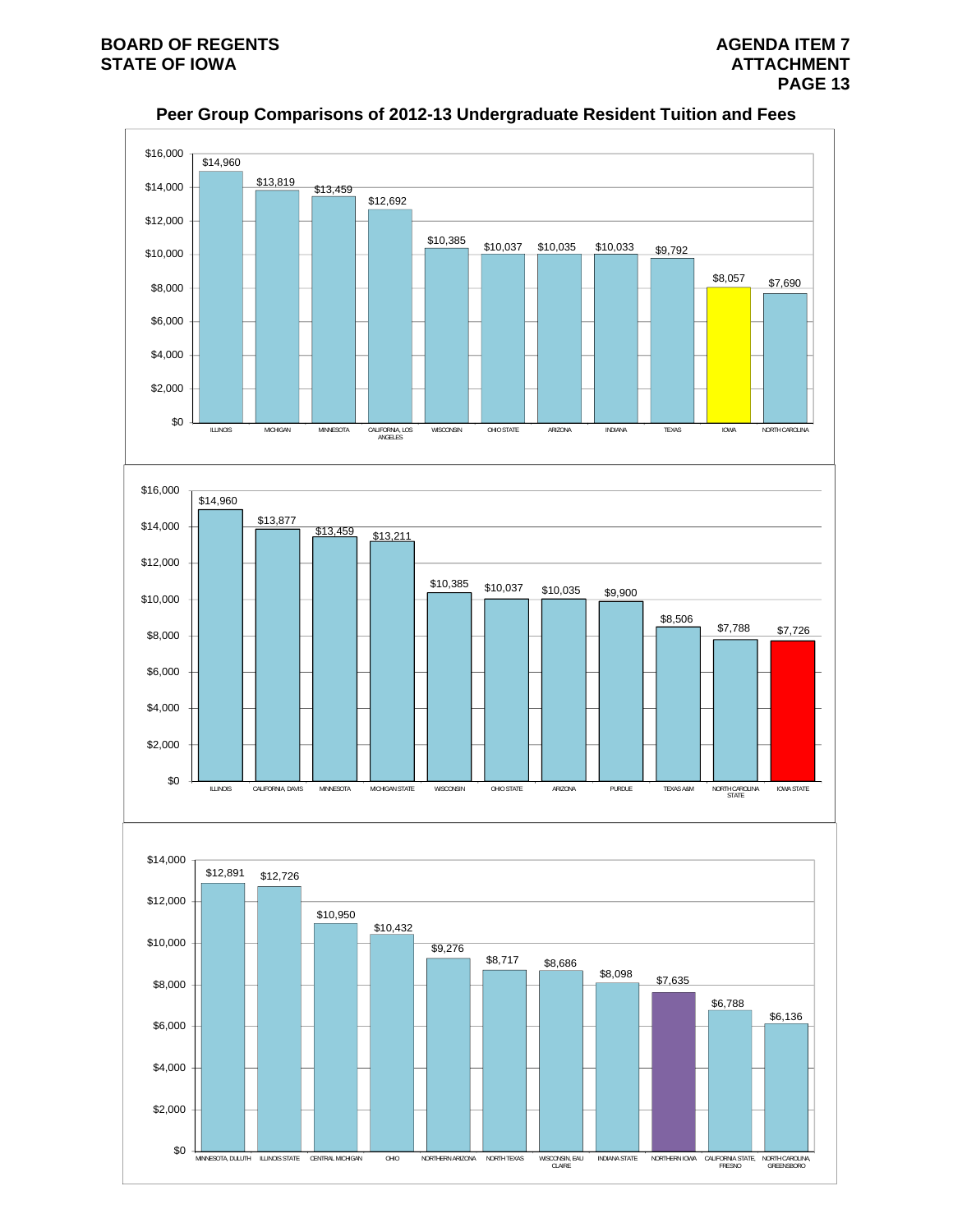\$0

CENTRAL MICHIGAN NORTHERN ARIZONA ILLINOIS STATE

NORTH CAROLINA,<br>GREENSBORO

OHIO NORTH TEXAS INDIANA STATE NORTHERN IOWA

CLAIRE CALIFRONIA STATE, FRESNO

MINNESOTA, DULUTH



# **Peer Group Comparisons of 2012-13 Undergraduate Nonresident Tuition and Fees**